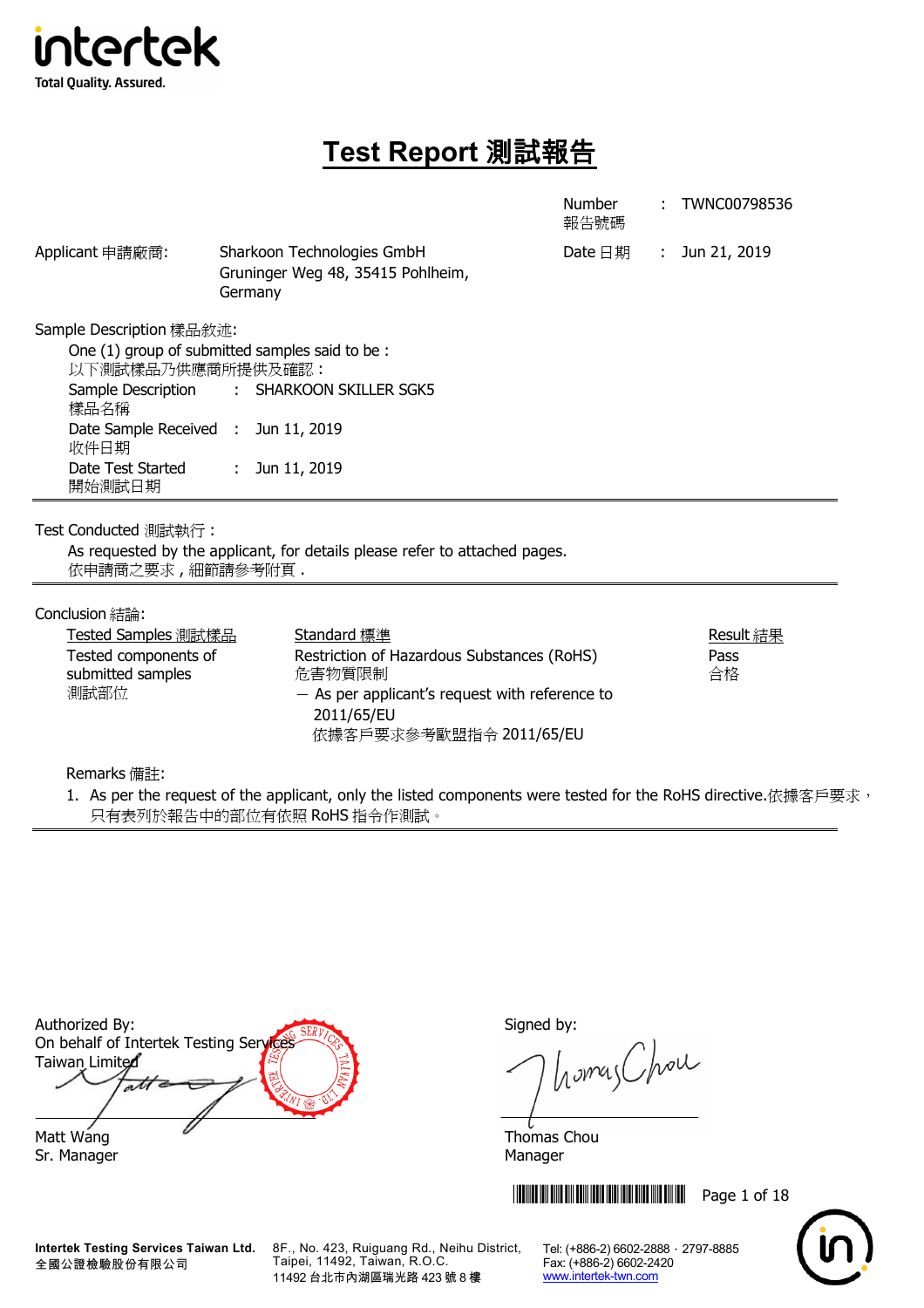

Test Conducted 測試內容 :

## Restriction of Hazardous Substances (RoHS) Test 危害物質限制測試

#### A. Test Result Summary 測試結果

|                |                                 |               | Screening Test 篩檢測試 |                          | Confirmation Test 確認測試                |                              |
|----------------|---------------------------------|---------------|---------------------|--------------------------|---------------------------------------|------------------------------|
|                | <b>Tested Component</b><br>測試部位 | Element<br>元素 | Result<br>結果        | Pb/Cd/Hg<br>鉛/鎘/汞        | $Cr^{6+}$<br>六價鉻                      | PBBs/PBDEs<br>多溴聯苯/多<br>溴聯苯醚 |
|                |                                 |               | (ppm)               | (ppm)                    | (ug/cm <sup>2</sup> or ppm)           | (ppm)                        |
|                |                                 | Cd            | <b>ND</b>           | $\overline{a}$           |                                       |                              |
|                |                                 | Pb            | <b>ND</b>           | $\overline{a}$           |                                       |                              |
| $\mathbf{1}$   | Black plastic casing            | Hg            | <b>ND</b>           | $-$                      |                                       |                              |
|                |                                 | Cr            | <b>ND</b>           |                          | --                                    |                              |
|                |                                 | Br            | <b>ND</b>           |                          |                                       | --                           |
|                |                                 | Cd            | <b>ND</b>           | $-$                      |                                       |                              |
|                |                                 | Pb            | <b>ND</b>           | $-$                      |                                       |                              |
| $\overline{2}$ | Black plastic feet              | Hg            | <b>ND</b>           | $-$                      |                                       |                              |
|                |                                 | Cr            | <b>ND</b>           |                          | --                                    |                              |
|                |                                 | Br            | <b>ND</b>           |                          |                                       | $-$                          |
|                |                                 | Cd            | <b>ND</b>           | $\overline{a}$           |                                       |                              |
|                |                                 | Pb            | <b>ND</b>           | $\overline{\phantom{a}}$ |                                       |                              |
| 3              | Black soft plastic pad          | Hg            | <b>ND</b>           | $\overline{a}$           |                                       |                              |
|                |                                 | Cr            | <b>ND</b>           |                          | --                                    |                              |
|                |                                 | Br            | <b>ND</b>           |                          |                                       | --                           |
|                |                                 | Cd            | <b>ND</b>           | $-$                      |                                       |                              |
|                |                                 | Pb            | <b>ND</b>           | $-$                      |                                       |                              |
| $\overline{4}$ | <b>Black metal screw</b>        | Hg            | <b>ND</b>           | $\overline{\phantom{m}}$ |                                       |                              |
|                |                                 | Cr            | 3580                |                          | Negative                              |                              |
|                |                                 | Br            | <b>NA</b>           |                          |                                       | $- -$                        |
|                |                                 | Cd            | <b>ND</b>           | $-$                      |                                       |                              |
|                |                                 | Pb            | <b>ND</b>           | --                       |                                       |                              |
| 5              | Black/white plastic label       | Hg            | <b>ND</b>           | $-$                      |                                       |                              |
|                |                                 | Cr            | <b>ND</b>           |                          | $\hspace{0.05cm}$ – $\hspace{0.05cm}$ |                              |
|                |                                 | Br            | <b>ND</b>           |                          |                                       | $-$                          |



**Intertek Testing Services Taiwan Ltd.** 全國公證檢驗股份有限公司

8F., No. 423, Ruiguang Rd., Neihu District, Taipei, 11492, Taiwan, R.O.C. 11492 台北市內湖區瑞光路 423 號 8 樓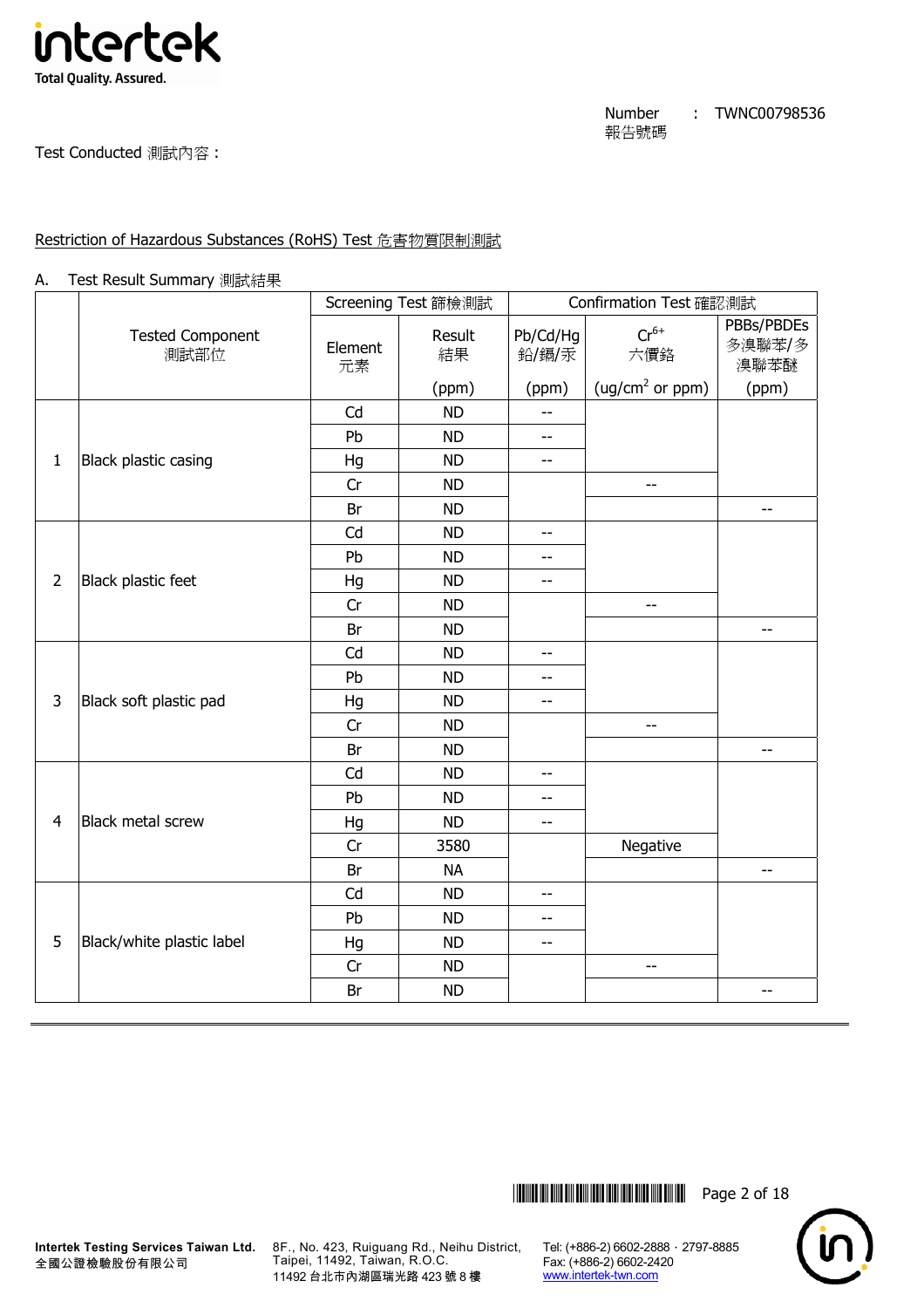

Test Conducted 測試內容 :

|                |                                                       |               | Screening Test 篩檢測試 |                          | Confirmation Test 確認測試      |                              |
|----------------|-------------------------------------------------------|---------------|---------------------|--------------------------|-----------------------------|------------------------------|
|                | <b>Tested Component</b><br>測試部位                       | Element<br>元素 | Result<br>結果        | Pb/Cd/Hg<br>鉛/鎘/汞        | $Cr^{6+}$<br>六價鉻            | PBBs/PBDEs<br>多溴聯苯/多<br>溴聯苯醚 |
|                |                                                       |               | (ppm)               | (ppm)                    | (ug/cm <sup>2</sup> or ppm) | (ppm)                        |
|                |                                                       | Cd            | <b>ND</b>           | $-$                      |                             |                              |
|                |                                                       | Pb            | <b>ND</b>           | $-$                      |                             |                              |
| 6              | Black plastic knob                                    | Hg            | <b>ND</b>           | $\overline{\phantom{a}}$ |                             |                              |
|                |                                                       | Cr            | <b>ND</b>           |                          | $-$                         |                              |
|                |                                                       | Br            | <b>ND</b>           |                          |                             | $-$                          |
|                |                                                       | Cd            | <b>ND</b>           | --                       |                             |                              |
|                |                                                       | Pb            | <b>ND</b>           | $-$                      |                             |                              |
| $\overline{7}$ | Transparent plastic LED indicator                     | Hg            | <b>ND</b>           | $- -$                    |                             |                              |
|                |                                                       | Cr            | <b>ND</b>           |                          | $-$                         |                              |
|                |                                                       | Br            | <b>ND</b>           |                          |                             | $-$                          |
|                |                                                       | Cd            | <b>ND</b>           | $-$                      |                             |                              |
|                | Black soft plastic key with silvery<br>coating        | Pb            | <b>ND</b>           | --                       |                             |                              |
| 8              |                                                       | Hg            | <b>ND</b>           | --                       |                             |                              |
|                |                                                       | Cr            | <b>ND</b>           |                          | $-$                         |                              |
|                |                                                       | Br            | <b>ND</b>           |                          |                             | $-$                          |
|                |                                                       | Cd            | <b>ND</b>           | --                       |                             |                              |
|                |                                                       | Pb            | <b>ND</b>           | $- -$                    |                             |                              |
| 9              | Transparent plastic key with<br>black/silvery coating | Hg            | <b>ND</b>           | --                       |                             |                              |
|                |                                                       | Cr            | <b>ND</b>           |                          | --                          |                              |
|                |                                                       | Br            | <b>ND</b>           |                          |                             | $\overline{\phantom{m}}$     |
|                |                                                       | Cd            | <b>ND</b>           | --                       |                             |                              |
|                |                                                       | Pb            | <b>ND</b>           | --                       |                             |                              |
| $10$           | Black plastic key with silvery<br>coating             | Hg            | <b>ND</b>           | $\overline{\phantom{m}}$ |                             |                              |
|                |                                                       | Cr            | <b>ND</b>           |                          | $-$                         |                              |
|                |                                                       | Br            | <b>ND</b>           |                          |                             | $- -$                        |
|                |                                                       | Cd            | <b>ND</b>           | --                       |                             |                              |
|                |                                                       | Pb            | <b>ND</b>           | --                       |                             |                              |
| 11             | Silvery metal magnet                                  | Hg            | <b>ND</b>           | $-$                      |                             |                              |
|                |                                                       | Cr            | 483                 |                          | --                          |                              |
|                |                                                       | Br            | <b>NA</b>           |                          |                             | $\overline{\phantom{a}}$     |



8F., No. 423, Ruiguang Rd., Neihu District, Taipei, 11492, Taiwan, R.O.C. 11492 台北市內湖區瑞光路 423 號 8 樓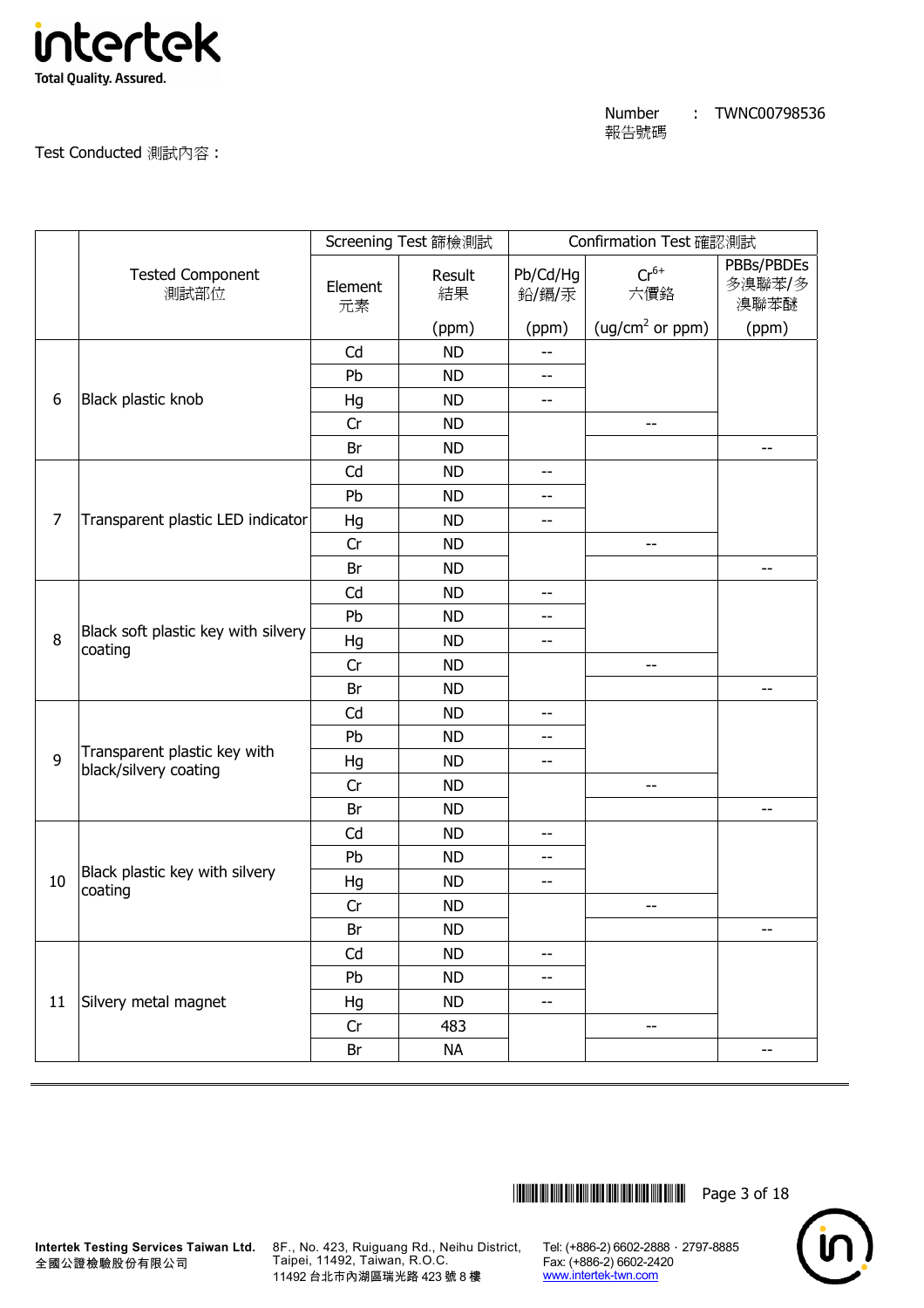

Test Conducted 測試內容 :

|    |                                 |               | Screening Test 篩檢測試 |                          | Confirmation Test 確認測試      |                              |
|----|---------------------------------|---------------|---------------------|--------------------------|-----------------------------|------------------------------|
|    | <b>Tested Component</b><br>測試部位 | Element<br>元素 | Result<br>結果        | Pb/Cd/Hg<br>鉛/鎘/汞        | $Cr^{6+}$<br>六價鉻            | PBBs/PBDEs<br>多溴聯苯/多<br>溴聯苯醚 |
|    |                                 |               | (ppm)               | (ppm)                    | (ug/cm <sup>2</sup> or ppm) | (ppm)                        |
|    |                                 | Cd            | <b>ND</b>           | $-$                      |                             |                              |
|    |                                 | Pb            | <b>ND</b>           | $\overline{\phantom{m}}$ |                             |                              |
| 12 | Translucent plastic frame       | Hg            | <b>ND</b>           | $\overline{\phantom{a}}$ |                             |                              |
|    |                                 | Cr            | <b>ND</b>           |                          | --                          |                              |
|    |                                 | Br            | <b>ND</b>           |                          |                             | --                           |
|    |                                 | Cd            | <b>ND</b>           | $-$                      |                             |                              |
|    |                                 | Pb            | <b>ND</b>           | $- -$                    |                             |                              |
| 13 | Silvery metal bracket           | Hg            | <b>ND</b>           | --                       |                             |                              |
|    |                                 | Cr            | 207                 |                          | $-$                         |                              |
|    |                                 | Br            | <b>NA</b>           |                          |                             | $- -$                        |
|    |                                 | Cd            | <b>ND</b>           | $\overline{\phantom{m}}$ |                             |                              |
|    |                                 | Pb            | <b>ND</b>           | $-$                      |                             |                              |
| 14 | Dim silvery metal bracket       | Hg            | <b>ND</b>           | --                       |                             |                              |
|    |                                 | Cr            | <b>ND</b>           |                          | --                          |                              |
|    |                                 | Br            | <b>NA</b>           |                          |                             | $\overline{\phantom{m}}$     |
|    |                                 | Cd            | <b>ND</b>           | $-$                      |                             |                              |
|    |                                 | Pb            | <b>ND</b>           | $- -$                    |                             |                              |
| 15 | Translucent soft plastic pad    | Hg            | <b>ND</b>           | --                       |                             |                              |
|    |                                 | Cr            | <b>ND</b>           |                          | $\qquad \qquad -$           |                              |
|    |                                 | Br            | <b>ND</b>           |                          |                             | $-$                          |
|    |                                 | Cd            | <b>ND</b>           | $\overline{\phantom{m}}$ |                             |                              |
|    |                                 | Pb            | <b>ND</b>           | $- -$                    |                             |                              |
| 16 | <b>Black metal screw</b>        | Hg            | <b>ND</b>           | $-$                      |                             |                              |
|    |                                 | Cr            | 2540                |                          | Negative                    |                              |
|    |                                 | Br            | <b>NA</b>           |                          |                             | $-\, -$                      |
|    |                                 | Cd            | <b>ND</b>           | $- -$                    |                             |                              |
|    |                                 | Pb            | <b>ND</b>           | $\overline{\phantom{m}}$ |                             |                              |
| 17 | Transparent plastic tape        | Hg            | <b>ND</b>           | --                       |                             |                              |
|    |                                 | Cr            | <b>ND</b>           |                          | $- -$                       |                              |
|    |                                 | Br            | ND                  |                          |                             | $-$                          |



8F., No. 423, Ruiguang Rd., Neihu District, Taipei, 11492, Taiwan, R.O.C. 11492 台北市內湖區瑞光路 423 號 8 樓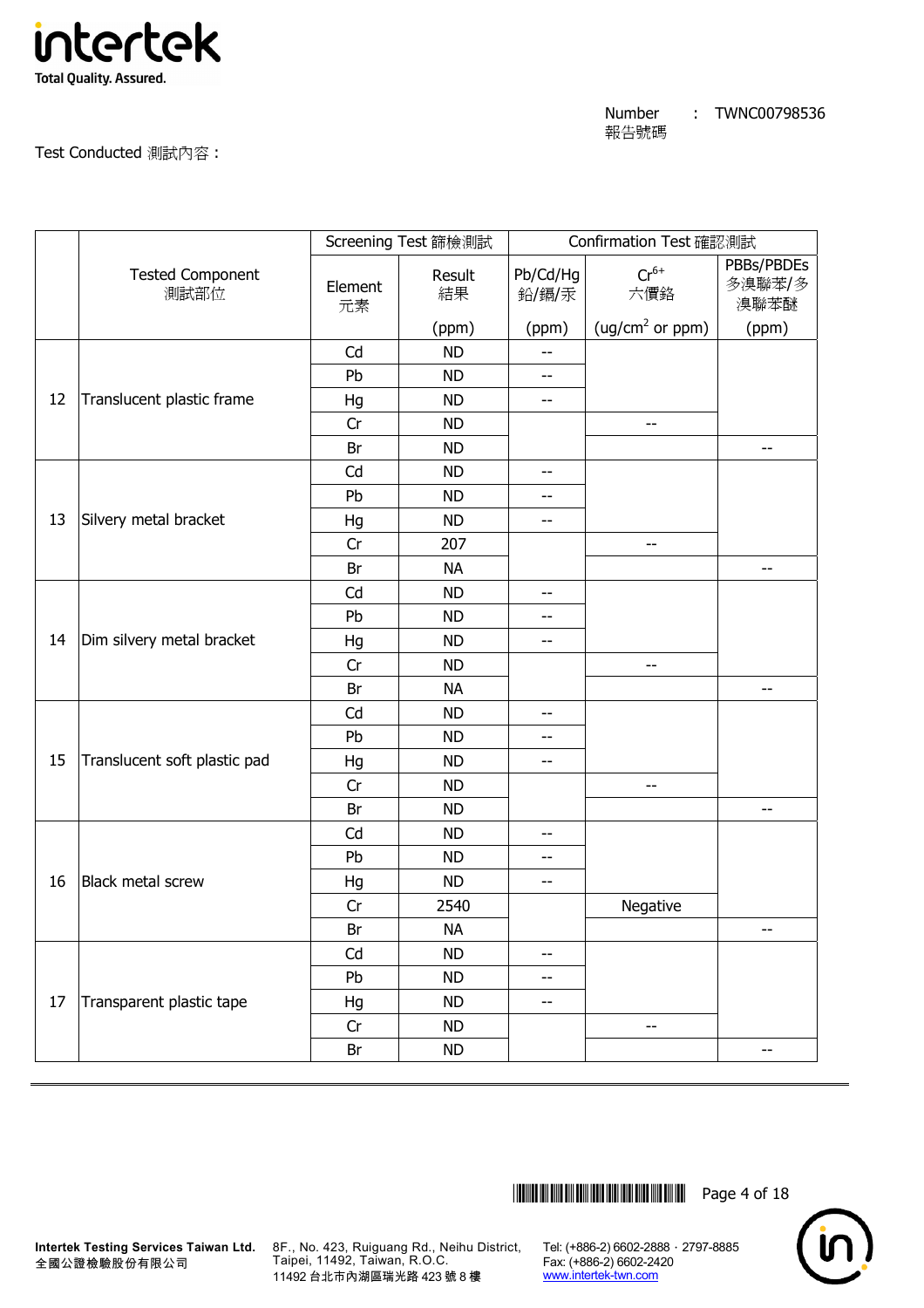

Test Conducted 測試內容 :

|    |                                 |               | Screening Test 篩檢測試 |                          | Confirmation Test 確認測試      |                              |
|----|---------------------------------|---------------|---------------------|--------------------------|-----------------------------|------------------------------|
|    | <b>Tested Component</b><br>測試部位 | Element<br>元素 | Result<br>結果        | Pb/Cd/Hg<br>鉛/鎘/汞        | $Cr^{6+}$<br>六價鉻            | PBBs/PBDEs<br>多溴聯苯/多<br>溴聯苯醚 |
|    |                                 |               | (ppm)               | (ppm)                    | (ug/cm <sup>2</sup> or ppm) | (ppm)                        |
|    |                                 | Cd            | <b>ND</b>           | $-$                      |                             |                              |
|    |                                 | Pb            | <b>ND</b>           | $-$                      |                             |                              |
| 18 | White plastic sheet             | Hg            | <b>ND</b>           | $- -$                    |                             |                              |
|    |                                 | Cr            | <b>ND</b>           |                          | --                          |                              |
|    |                                 | Br            | <b>ND</b>           |                          |                             | --                           |
|    |                                 | Cd            | <b>ND</b>           | --                       |                             |                              |
|    |                                 | Pb            | <b>ND</b>           | --                       |                             |                              |
| 19 | Silvery plastic tape            | Hg            | <b>ND</b>           | --                       |                             |                              |
|    |                                 | Cr            | <b>ND</b>           |                          | $\overline{\phantom{a}}$    |                              |
|    |                                 | Br            | <b>ND</b>           |                          |                             | $\overline{\phantom{m}}$     |
|    |                                 | Cd            | <b>ND</b>           | $-$                      |                             |                              |
|    |                                 | Pb            | <b>ND</b>           | $- -$                    |                             |                              |
| 20 | Transparent/white plastic board | Hg            | <b>ND</b>           | $\overline{\phantom{m}}$ |                             |                              |
|    |                                 | Cr            | <b>ND</b>           |                          | $-$                         |                              |
|    |                                 | Br            | <b>ND</b>           |                          |                             | $\overline{\phantom{m}}$     |
|    |                                 | Cd            | --                  | <b>ND</b>                |                             |                              |
|    |                                 | Pb            | $-$                 | 7                        |                             |                              |
| 21 | PCBA [The all tested            | Hg            | --                  | <b>ND</b>                |                             |                              |
|    | components were excluded]       | Cr            | --                  |                          | <b>ND</b>                   |                              |
|    |                                 | Br            | --                  |                          |                             | PBBs: ND<br>PBDEs: ND        |
|    |                                 | Cd            | <b>ND</b>           | $-$                      |                             |                              |
|    |                                 | Pb            | <b>ND</b>           | --                       |                             |                              |
| 22 | Navy cable jacket               | Hg            | <b>ND</b>           | $-$                      |                             |                              |
|    |                                 | Cr            | <b>ND</b>           |                          | --                          |                              |
|    |                                 | Br            | <b>ND</b>           |                          |                             | --                           |
|    |                                 | Cd            | <b>ND</b>           | --                       |                             |                              |
|    |                                 | Pb            | <b>ND</b>           | --                       |                             |                              |
| 23 | Green cable jacket              | Hg            | <b>ND</b>           | $- -$                    |                             |                              |
|    |                                 | Cr            | <b>ND</b>           |                          | --                          |                              |
|    |                                 | Br            | <b>ND</b>           |                          |                             | --                           |



8F., No. 423, Ruiguang Rd., Neihu District, Taipei, 11492, Taiwan, R.O.C. 11492 台北市內湖區瑞光路 423 號 8 樓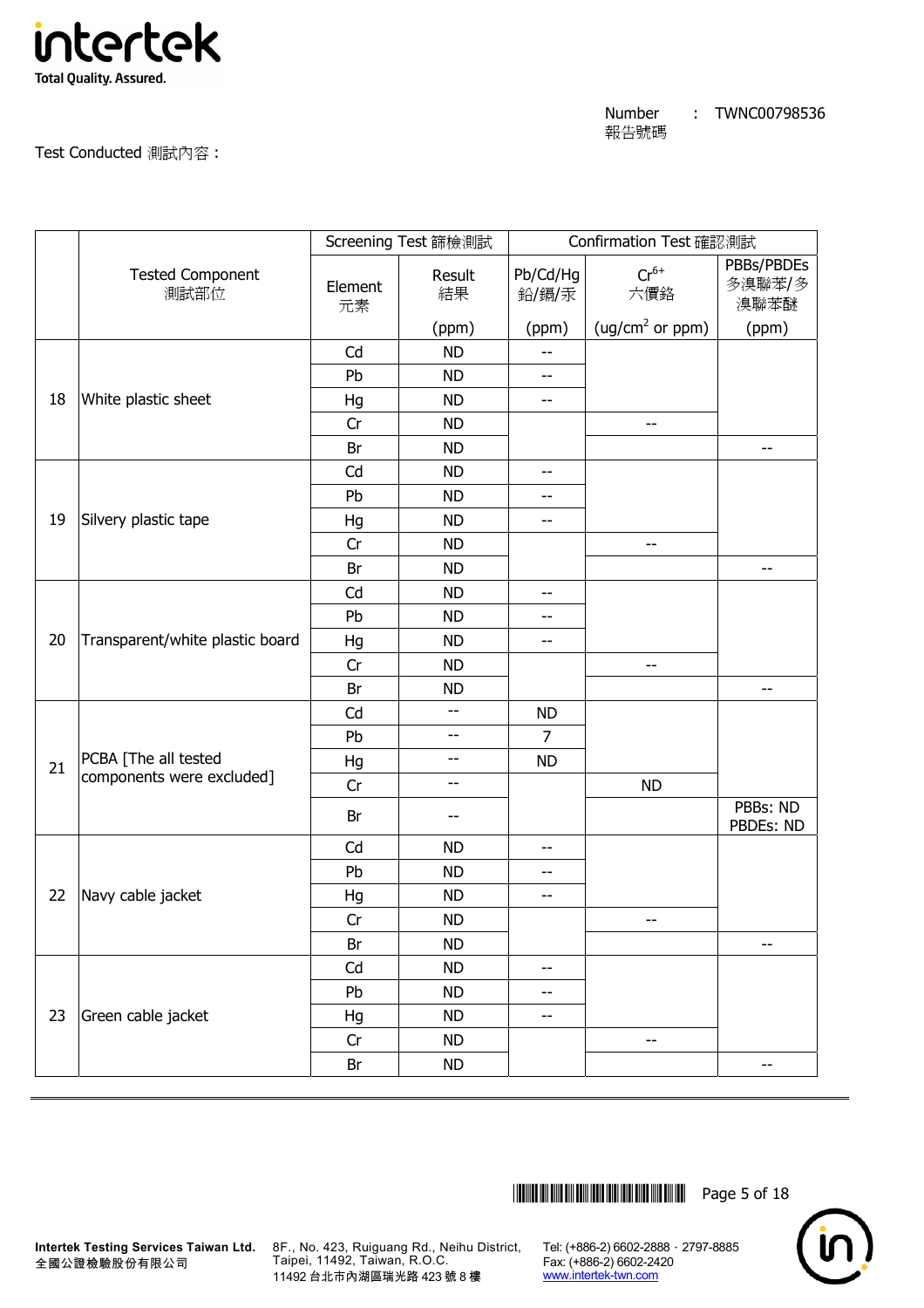

Test Conducted 測試內容 :

|    |                                 |               | Screening Test 篩檢測試 |                          | Confirmation Test 確認測試      |                              |
|----|---------------------------------|---------------|---------------------|--------------------------|-----------------------------|------------------------------|
|    | <b>Tested Component</b><br>測試部位 | Element<br>元素 | Result<br>結果        | Pb/Cd/Hg<br>鉛/鎘/汞        | $Cr^{6+}$<br>六價鉻            | PBBs/PBDEs<br>多溴聯苯/多<br>溴聯苯醚 |
|    |                                 |               | (ppm)               | (ppm)                    | (ug/cm <sup>2</sup> or ppm) | (ppm)                        |
|    |                                 | Cd            | <b>ND</b>           | --                       |                             |                              |
|    |                                 | Pb            | <b>ND</b>           | $-$                      |                             |                              |
| 24 | Black cable jacket              | Hg            | <b>ND</b>           | $- -$                    |                             |                              |
|    |                                 | Cr            | <b>ND</b>           |                          | --                          |                              |
|    |                                 | Br            | <b>ND</b>           |                          |                             | --                           |
|    |                                 | Cd            | <b>ND</b>           | --                       |                             |                              |
|    |                                 | Pb            | <b>ND</b>           | --                       |                             |                              |
| 25 | Red cable jacket                | Hg            | <b>ND</b>           | --                       |                             |                              |
|    |                                 | Cr            | <b>ND</b>           |                          | $\overline{\phantom{a}}$    |                              |
|    |                                 | Br            | <b>ND</b>           |                          |                             | $\overline{\phantom{a}}$     |
|    |                                 | Cd            | <b>ND</b>           | $-$                      |                             |                              |
|    |                                 | Pb            | <b>ND</b>           | $- -$                    |                             |                              |
| 26 | Coppery metal wire              | Hg            | <b>ND</b>           | --                       |                             |                              |
|    |                                 | Cr            | <b>ND</b>           |                          | $-$                         |                              |
|    |                                 | Br            | <b>NA</b>           |                          |                             | $\overline{\phantom{m}}$     |
|    |                                 | Cd            | <b>ND</b>           | $-$                      |                             |                              |
|    |                                 | Pb            | <b>ND</b>           | $- -$                    |                             |                              |
| 27 | White plastic connector         | Hg            | <b>ND</b>           | --                       |                             |                              |
|    |                                 | Cr            | <b>ND</b>           |                          | --                          |                              |
|    |                                 | Br            | <b>ND</b>           |                          |                             | $- -$                        |
|    |                                 | Cd            | <b>ND</b>           | $\overline{\phantom{m}}$ |                             |                              |
|    |                                 | Pb            | <b>ND</b>           | $- -$                    |                             |                              |
| 28 | Silvery metal pin of connector  | Hg            | <b>ND</b>           | $-$                      |                             |                              |
|    |                                 | Cr            | <b>ND</b>           |                          | $-\!$                       |                              |
|    |                                 | Br            | <b>NA</b>           |                          |                             | $-\, -$                      |
|    |                                 | Cd            | <b>ND</b>           | --                       |                             |                              |
|    |                                 | Pb            | <b>ND</b>           | --                       |                             |                              |
| 29 | Chip - black molding part       | Hg            | <b>ND</b>           | --                       |                             |                              |
|    |                                 | Cr            | <b>ND</b>           |                          | --                          |                              |
|    |                                 | Br            | <b>ND</b>           |                          |                             | $-$                          |



8F., No. 423, Ruiguang Rd., Neihu District, Taipei, 11492, Taiwan, R.O.C. 11492 台北市內湖區瑞光路 423 號 8 樓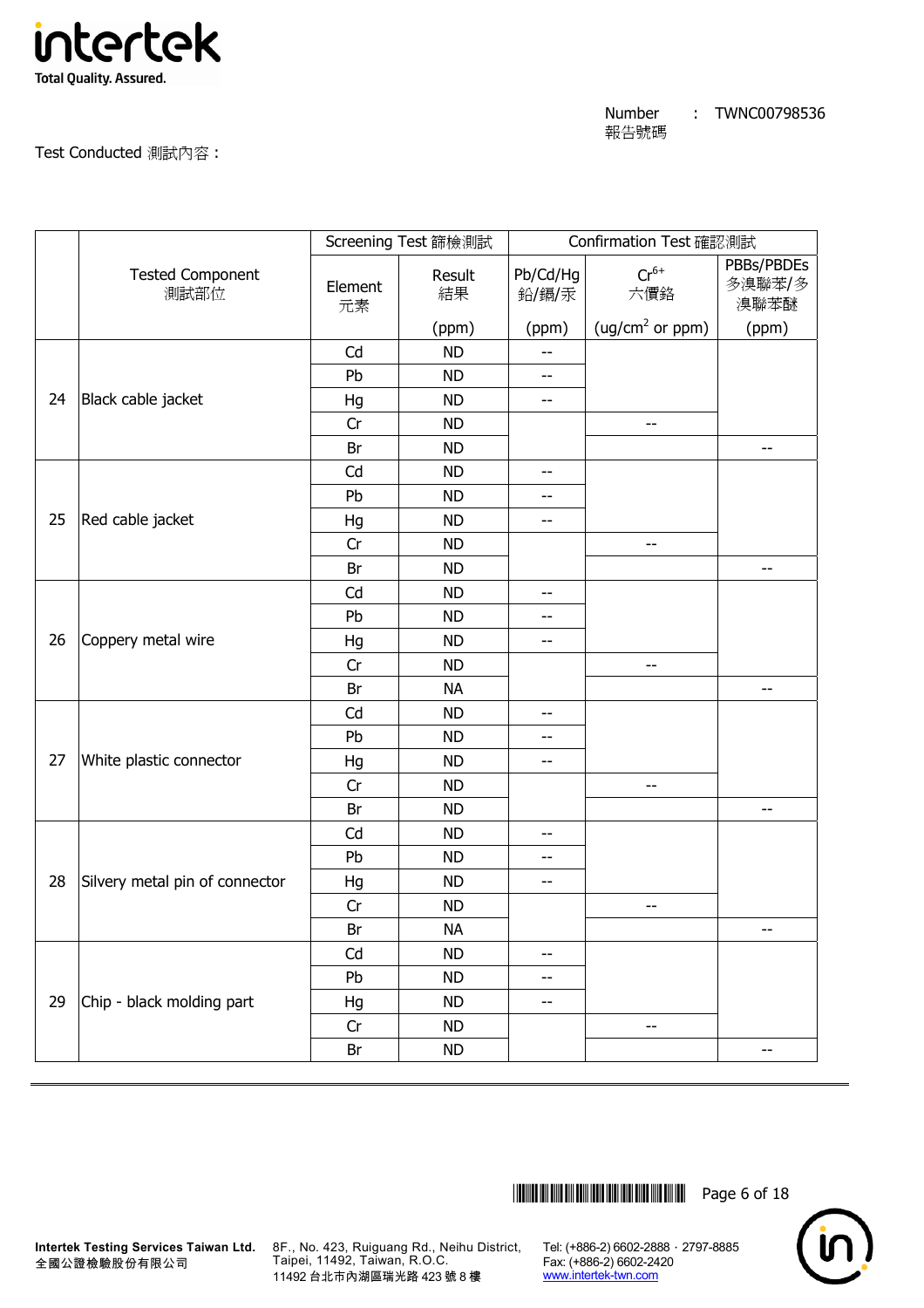

Test Conducted 測試內容 :

|    |                                                   |               | Screening Test 篩檢測試 |                   | Confirmation Test 確認測試      |                              |
|----|---------------------------------------------------|---------------|---------------------|-------------------|-----------------------------|------------------------------|
|    | <b>Tested Component</b><br>測試部位                   | Element<br>元素 | Result<br>結果        | Pb/Cd/Hg<br>鉛/鎘/汞 | $Cr^{6+}$<br>六價鉻            | PBBs/PBDEs<br>多溴聯苯/多<br>溴聯苯醚 |
|    |                                                   |               | (ppm)               | (ppm)             | (ug/cm <sup>2</sup> or ppm) | (ppm)                        |
|    |                                                   | Cd            | <b>ND</b>           | --                |                             |                              |
|    |                                                   | Pb            | <b>ND</b>           | $-$               |                             |                              |
| 30 | Transparent/beige plastic sheet                   | Hg            | <b>ND</b>           | $- -$             |                             |                              |
|    |                                                   | Cr            | <b>ND</b>           |                   | --                          |                              |
|    |                                                   | Br            | <b>ND</b>           |                   |                             | $-$                          |
|    |                                                   | Cd            | <b>ND</b>           | $-$               |                             |                              |
|    |                                                   | Pb            | <b>ND</b>           | --                |                             |                              |
| 31 | Translucent soft plastic pad                      | Hg            | <b>ND</b>           | --                |                             |                              |
|    |                                                   | Cr            | <b>ND</b>           |                   | $-$                         |                              |
|    |                                                   | Br            | <b>ND</b>           |                   |                             | --                           |
|    |                                                   | Cd            | $-$                 | <b>ND</b>         |                             |                              |
|    | PCBA [The all tested<br>components were excluded] | Pb            | --                  | 6                 |                             |                              |
| 32 |                                                   | Hg            | $-$                 | <b>ND</b>         |                             |                              |
|    |                                                   | Cr            | --                  |                   | <b>ND</b>                   |                              |
|    |                                                   | Br            |                     |                   |                             | PBBs: ND<br>PBDEs: ND        |
|    |                                                   | Cd            | <b>ND</b>           | --                |                             |                              |
|    |                                                   | Pb            | <b>ND</b>           | $-$               |                             |                              |
| 33 | LED - transparent/white molding<br>part           | Hg            | <b>ND</b>           | --                |                             |                              |
|    |                                                   | Cr            | <b>ND</b>           |                   | --                          |                              |
|    |                                                   | Br            | <b>ND</b>           |                   |                             | $\overline{\phantom{m}}$     |
|    |                                                   | Cd            | <b>ND</b>           | --                |                             |                              |
|    |                                                   | Pb            | <b>ND</b>           | $-$               |                             |                              |
| 34 | Chip - black molding part                         | Hg            | <b>ND</b>           | --                |                             |                              |
|    |                                                   | Cr            | <b>ND</b>           |                   | --                          |                              |
|    |                                                   | Br            | <b>ND</b>           |                   |                             | --                           |
|    |                                                   | Cd            | <b>ND</b>           | --                |                             |                              |
|    |                                                   | Pb            | <b>ND</b>           | --                |                             |                              |
| 35 | Crystal - silvery metal casing                    | Hg            | <b>ND</b>           | --                |                             |                              |
|    |                                                   | Cr            | 269                 |                   | --                          |                              |
|    |                                                   | Br            | <b>NA</b>           |                   |                             | --                           |



8F., No. 423, Ruiguang Rd., Neihu District, Taipei, 11492, Taiwan, R.O.C. 11492 台北市內湖區瑞光路 423 號 8 樓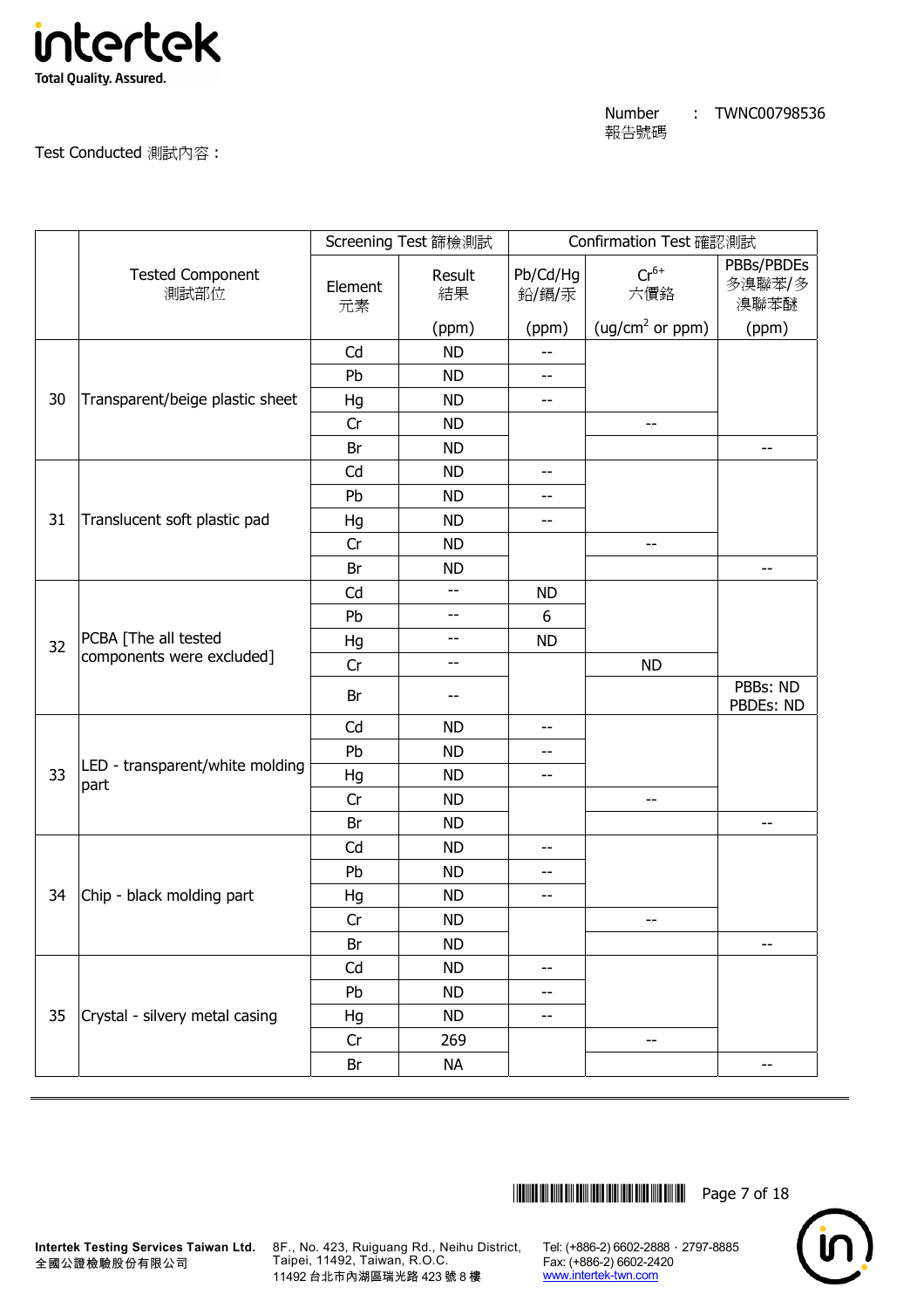

Test Conducted 測試內容 :

|    |                                 |               | Screening Test 篩檢測試 |                          | Confirmation Test 確認測試      |                              |
|----|---------------------------------|---------------|---------------------|--------------------------|-----------------------------|------------------------------|
|    | <b>Tested Component</b><br>測試部位 | Element<br>元素 | Result<br>結果        | Pb/Cd/Hg<br>鉛/鎘/汞        | $Cr^{6+}$<br>六價鉻            | PBBs/PBDEs<br>多溴聯苯/多<br>溴聯苯醚 |
|    |                                 |               | (ppm)               | (ppm)                    | (ug/cm <sup>2</sup> or ppm) | (ppm)                        |
|    |                                 | Cd            |                     | <b>ND</b>                |                             |                              |
|    |                                 | Pb            | --                  | <b>ND</b>                |                             |                              |
| 36 | PCBA [The all tested            | Hg            | --                  | <b>ND</b>                |                             |                              |
|    | components were excluded]       | Cr            | --                  |                          | <b>ND</b>                   |                              |
|    |                                 | Br            | --                  |                          |                             | PBBs: ND<br>PBDEs: ND        |
|    |                                 | Cd            | <b>ND</b>           | $\overline{\phantom{a}}$ |                             |                              |
|    |                                 | Pb            | <b>ND</b>           | --                       |                             |                              |
| 37 | Switch - grey plastic button    | Hg            | <b>ND</b>           | $-$                      |                             |                              |
|    |                                 | Cr            | <b>ND</b>           |                          | $- -$                       |                              |
|    |                                 | Br            | <b>ND</b>           |                          |                             | $-$                          |
|    |                                 | Cd            | <b>ND</b>           | $-\, -$                  |                             |                              |
|    |                                 | Pb            | <b>ND</b>           | --                       |                             |                              |
| 38 | Switch - silvery metal sheet    | Hg            | <b>ND</b>           | $-$                      |                             |                              |
|    |                                 | Cr            | <b>ND</b>           |                          | $-$                         |                              |
|    |                                 | Br            | <b>NA</b>           |                          |                             | --                           |
|    |                                 | Cd            | <b>ND</b>           | --                       |                             |                              |
|    |                                 | Pb            | <b>ND</b>           | $-$                      |                             |                              |
| 39 | Switch - black plastic socket   | Hg            | <b>ND</b>           | --                       |                             |                              |
|    |                                 | Cr            | <b>ND</b>           |                          | $-$                         |                              |
|    |                                 | Br            | 59300               |                          |                             | PBBs: ND<br>PBDEs: ND        |
|    |                                 | Cd            | <b>ND</b>           | $-$                      |                             |                              |
|    |                                 | Pb            | <b>ND</b>           | --                       |                             |                              |
| 40 | Switch - silvery metal pin      | Hg            | <b>ND</b>           | $-$                      |                             |                              |
|    |                                 | Cr            | <b>ND</b>           |                          | --                          |                              |
|    |                                 | Br            | <b>NA</b>           |                          |                             | --                           |
|    |                                 | Cd            | <b>ND</b>           | $-$                      |                             |                              |
|    |                                 | Pb            | <b>ND</b>           | --                       |                             |                              |
| 41 | White/orange cable jacket       | Hg            | <b>ND</b>           | --                       |                             |                              |
|    |                                 | Cr            | <b>ND</b>           |                          | $\overline{\phantom{a}}$    |                              |
|    |                                 | Br            | <b>ND</b>           |                          |                             | --                           |



**Intertek Testing Services Taiwan Ltd.** 8F., No. 423, Ruiguang Rd., Neihu District, Taipei, 11492, Taiwan, R.O.C. 11492 台北市內湖區瑞光路 423 號 8 樓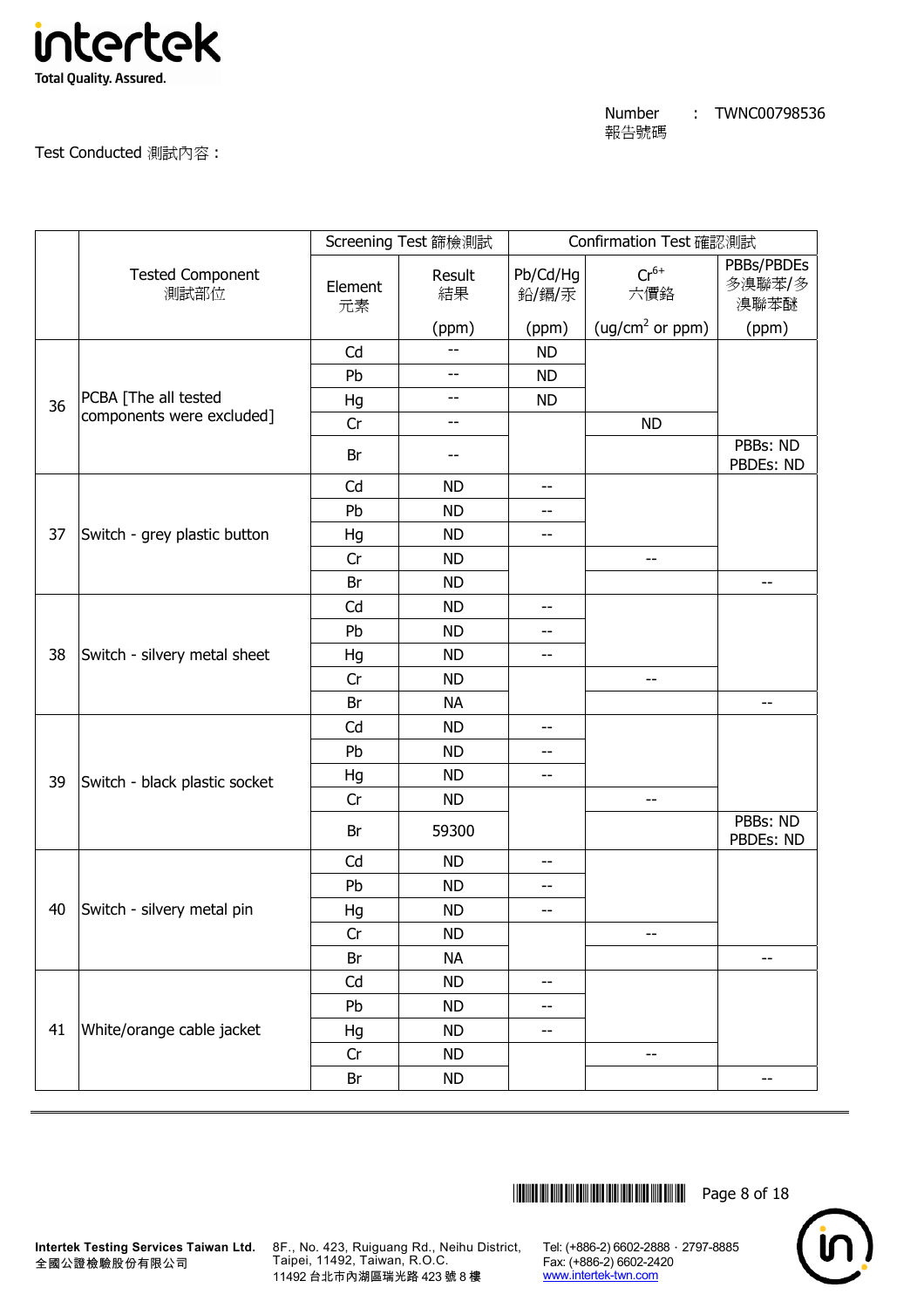

Test Conducted 測試內容 :

|    |                                 |               | Screening Test 篩檢測試 |                          | Confirmation Test 確認測試      |                              |
|----|---------------------------------|---------------|---------------------|--------------------------|-----------------------------|------------------------------|
|    | <b>Tested Component</b><br>測試部位 | Element<br>元素 | Result<br>結果        | Pb/Cd/Hg<br>鉛/鎘/汞        | $Cr^{6+}$<br>六價鉻            | PBBs/PBDEs<br>多溴聯苯/多<br>溴聯苯醚 |
|    |                                 |               | (ppm)               | (ppm)                    | (ug/cm <sup>2</sup> or ppm) | (ppm)                        |
|    |                                 | Cd            | <b>ND</b>           | $-$                      |                             |                              |
|    |                                 | Pb            | <b>ND</b>           | $\overline{\phantom{m}}$ |                             |                              |
| 42 | Silvery metal wire              | Hg            | <b>ND</b>           | $\overline{\phantom{a}}$ |                             |                              |
|    |                                 | Cr            | <b>ND</b>           |                          | --                          |                              |
|    |                                 | Br            | <b>NA</b>           |                          |                             | --                           |
|    |                                 | Cd            | <b>ND</b>           | $-$                      |                             |                              |
|    |                                 | Pb            | <b>ND</b>           | --                       |                             |                              |
| 43 | White plastic connector         | Hg            | <b>ND</b>           | --                       |                             |                              |
|    |                                 | Cr            | <b>ND</b>           |                          | $-$                         |                              |
|    |                                 | Br            | <b>ND</b>           |                          |                             | --                           |
|    |                                 | Cd            | <b>ND</b>           | $\overline{\phantom{m}}$ |                             |                              |
|    |                                 | Pb            | <b>ND</b>           | $\overline{\phantom{m}}$ |                             |                              |
| 44 | Silvery metal pin of connector  | Hg            | <b>ND</b>           | --                       |                             |                              |
|    |                                 | Cr            | <b>ND</b>           |                          | --                          |                              |
|    |                                 | Br            | <b>NA</b>           |                          |                             | $\overline{\phantom{m}}$     |
|    |                                 | Cd            | <b>ND</b>           | $-$                      |                             |                              |
|    |                                 | Pb            | <b>ND</b>           | $- -$                    |                             |                              |
| 45 | Black fabric sheath of cable    | Hg            | <b>ND</b>           | --                       |                             |                              |
|    |                                 | Cr            | <b>ND</b>           |                          | $\qquad \qquad -$           |                              |
|    |                                 | Br            | <b>ND</b>           |                          |                             | $-$                          |
|    |                                 | Cd            | <b>ND</b>           | $\overline{\phantom{m}}$ |                             |                              |
|    |                                 | Pb            | <b>ND</b>           | $- -$                    |                             |                              |
| 46 | Black cable insulation          | Hg            | <b>ND</b>           | $-$                      |                             |                              |
|    |                                 | Cr            | <b>ND</b>           |                          | $- -$                       |                              |
|    |                                 | Br            | <b>ND</b>           |                          |                             | $-\, -$                      |
|    |                                 | Cd            | <b>ND</b>           | $- -$                    |                             |                              |
|    |                                 | Pb            | <b>ND</b>           | $\overline{\phantom{m}}$ |                             |                              |
| 47 | Silvery mylar film              | Hg            | <b>ND</b>           | --                       |                             |                              |
|    |                                 | Cr            | <b>ND</b>           |                          | $- -$                       |                              |
|    |                                 | Br            | ND                  |                          |                             | $- -$                        |



8F., No. 423, Ruiguang Rd., Neihu District, Taipei, 11492, Taiwan, R.O.C. 11492 台北市內湖區瑞光路 423 號 8 樓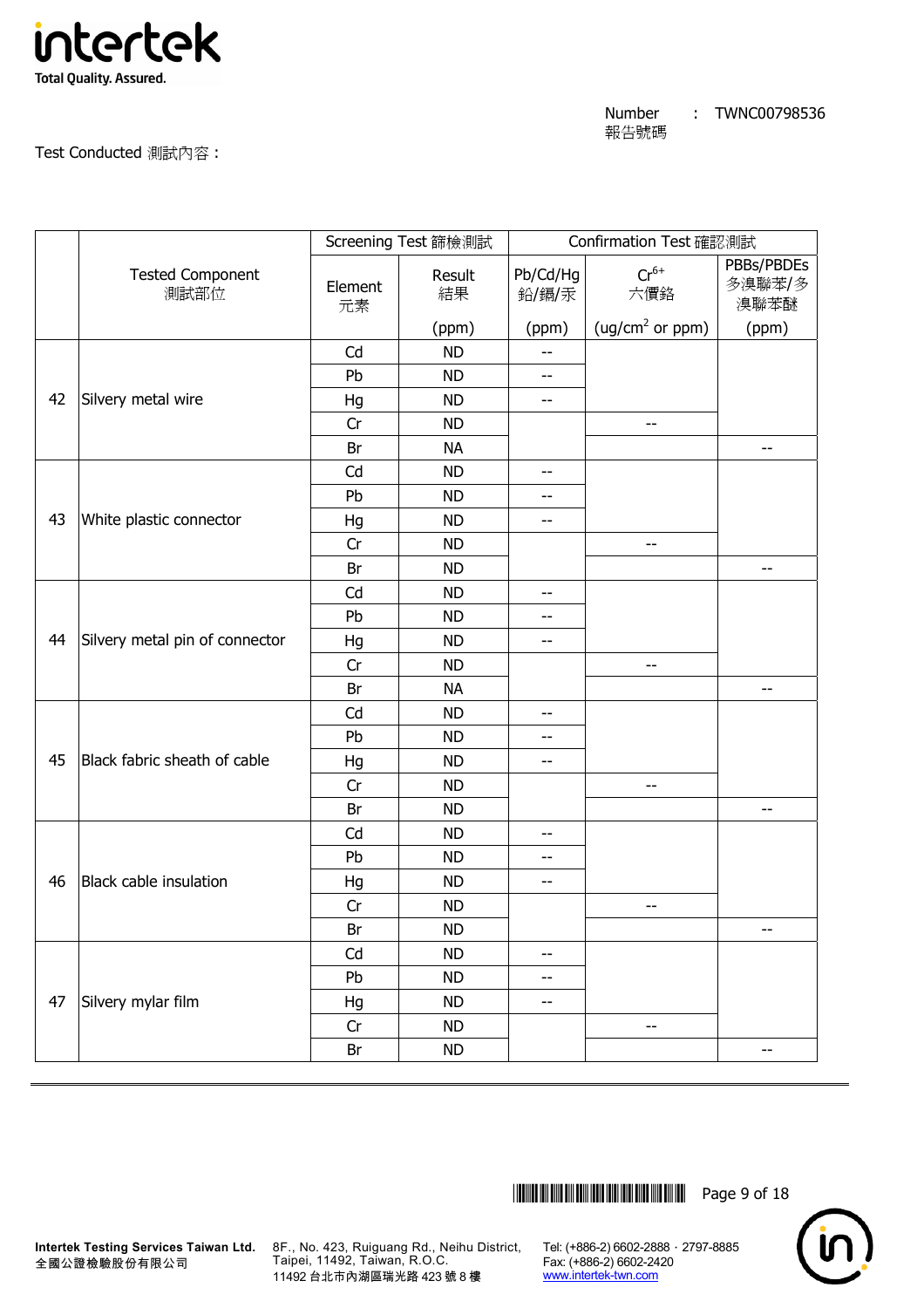

Test Conducted 測試內容 :

|    |                                              |               | Screening Test 篩檢測試 |                   | Confirmation Test 確認測試      |                              |
|----|----------------------------------------------|---------------|---------------------|-------------------|-----------------------------|------------------------------|
|    | <b>Tested Component</b><br>測試部位              | Element<br>元素 | Result<br>結果        | Pb/Cd/Hg<br>鉛/鎘/汞 | $Cr^{6+}$<br>六價鉻            | PBBs/PBDEs<br>多溴聯苯/多<br>溴聯苯醚 |
|    |                                              |               | (ppm)               | (ppm)             | (ug/cm <sup>2</sup> or ppm) | (ppm)                        |
|    |                                              | Cd            | <b>ND</b>           | --                |                             |                              |
|    |                                              | Pb            | <b>ND</b>           | $-$               |                             |                              |
| 48 | Transparent/white/black plastic<br>cable tie | Hg            | <b>ND</b>           | $- -$             |                             |                              |
|    |                                              | Cr            | <b>ND</b>           |                   | $-$                         |                              |
|    |                                              | Br            | <b>ND</b>           |                   |                             | $-$                          |
|    |                                              | Cd            | <b>ND</b>           | --                |                             |                              |
|    |                                              | Pb            | <b>ND</b>           | --                |                             |                              |
| 49 | Black core ring                              | Hg            | <b>ND</b>           | --                |                             |                              |
|    |                                              | Cr            | <b>ND</b>           |                   | $-$                         |                              |
|    |                                              | Br            | <b>ND</b>           |                   |                             | --                           |
|    |                                              | Cd            | <b>ND</b>           | $-$               |                             |                              |
|    |                                              | Pb            | <b>ND</b>           | --                |                             |                              |
| 50 | Black heat shrinkable tube                   | Hg            | <b>ND</b>           | --                |                             |                              |
|    |                                              | Cr            | <b>ND</b>           |                   | --                          |                              |
|    |                                              | Br            | <b>ND</b>           |                   |                             | $- -$                        |
|    |                                              | Cd            | <b>ND</b>           | $-$               |                             |                              |
|    |                                              | Pb            | <b>ND</b>           | --                |                             |                              |
| 51 | Red cable jacket                             | Hg            | <b>ND</b>           | --                |                             |                              |
|    |                                              | Cr            | <b>ND</b>           |                   | --                          |                              |
|    |                                              | Br            | <b>ND</b>           |                   |                             | $\overline{\phantom{m}}$     |
|    |                                              | Cd            | <b>ND</b>           | $-$               |                             |                              |
|    |                                              | Pb            | <b>ND</b>           | --                |                             |                              |
| 52 | White cable jacket                           | Hg            | <b>ND</b>           | --                |                             |                              |
|    |                                              | Cr            | <b>ND</b>           |                   | $ \!-$                      |                              |
|    |                                              | Br            | <b>ND</b>           |                   |                             | $-$                          |
|    |                                              | Cd            | <b>ND</b>           | $- -$             |                             |                              |
|    |                                              | Pb            | <b>ND</b>           | $- -$             |                             |                              |
| 53 | Green cable jacket                           | Hg            | <b>ND</b>           | $-$               |                             |                              |
|    |                                              | Cr            | <b>ND</b>           |                   | --                          |                              |
|    |                                              | Br            | <b>ND</b>           |                   |                             | --                           |

\*THJ0798536\* Page 10 of 18



8F., No. 423, Ruiguang Rd., Neihu District, Taipei, 11492, Taiwan, R.O.C. 11492 台北市內湖區瑞光路 423 號 8 樓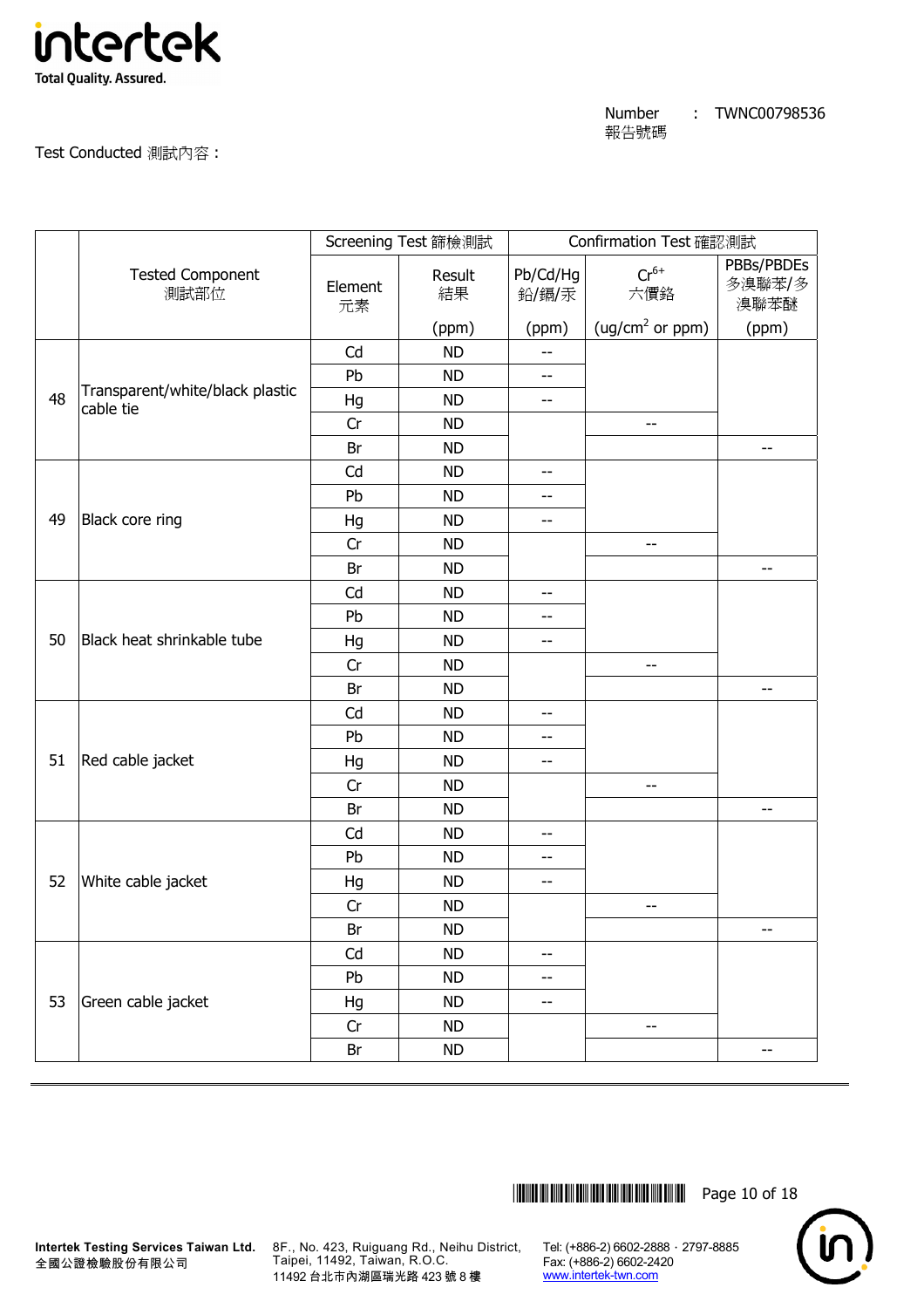

Test Conducted 測試內容 :

|    |                                  |               | Screening Test 篩檢測試 |                   | Confirmation Test 確認測試      |                              |
|----|----------------------------------|---------------|---------------------|-------------------|-----------------------------|------------------------------|
|    | <b>Tested Component</b><br>測試部位  | Element<br>元素 | Result<br>結果        | Pb/Cd/Hg<br>鉛/鎘/汞 | $Cr^{6+}$<br>六價鉻            | PBBs/PBDEs<br>多溴聯苯/多<br>溴聯苯醚 |
|    |                                  |               | (ppm)               | (ppm)             | (ug/cm <sup>2</sup> or ppm) | (ppm)                        |
|    |                                  | Cd            | <b>ND</b>           | --                |                             |                              |
|    |                                  | Pb            | <b>ND</b>           | $-$               |                             |                              |
| 54 | Black cable jacket               | Hg            | <b>ND</b>           | $- -$             |                             |                              |
|    |                                  | Cr            | <b>ND</b>           |                   | --                          |                              |
|    |                                  | Br            | <b>ND</b>           |                   |                             | $-$                          |
|    |                                  | Cd            | <b>ND</b>           | --                |                             |                              |
|    |                                  | Pb            | <b>ND</b>           | --                |                             |                              |
| 55 | Yellow cable jacket              | Hg            | <b>ND</b>           | $- -$             |                             |                              |
|    |                                  | Cr            | <b>ND</b>           |                   | --                          |                              |
|    |                                  | Br            | <b>ND</b>           |                   |                             | $\overline{\phantom{a}}$     |
|    |                                  | Cd            | <b>ND</b>           | $-$               |                             |                              |
|    |                                  | Pb            | <b>ND</b>           | --                |                             |                              |
| 56 | Coppery metal wire               | Hg            | <b>ND</b>           | --                |                             |                              |
|    |                                  | Cr            | <b>ND</b>           |                   | --                          |                              |
|    |                                  | Br            | <b>NA</b>           |                   |                             | --                           |
|    |                                  | Cd            | <b>ND</b>           | $-$               |                             |                              |
|    |                                  | Pb            | <b>ND</b>           | $- -$             |                             |                              |
| 57 | White plastic connector          | Hg            | <b>ND</b>           | --                |                             |                              |
|    |                                  | Cr            | <b>ND</b>           |                   | --                          |                              |
|    |                                  | Br            | <b>ND</b>           |                   |                             | $\overline{\phantom{m}}$     |
|    |                                  | Cd            | <b>ND</b>           | --                |                             |                              |
|    |                                  | Pb            | <b>ND</b>           | --                |                             |                              |
| 58 | Silvery metal pin of connector   | Hg            | <b>ND</b>           | $- -$             |                             |                              |
|    |                                  | Cr            | <b>ND</b>           |                   | $ \!-$                      |                              |
|    |                                  | Br            | <b>NA</b>           |                   |                             | $-$                          |
|    |                                  | Cd            | <b>ND</b>           | $-$               |                             |                              |
|    |                                  | Pb            | <b>ND</b>           | --                |                             |                              |
| 59 | Black strain relief hood of plug | Hg            | <b>ND</b>           | --                |                             |                              |
|    |                                  | Cr            | <b>ND</b>           |                   | --                          |                              |
|    |                                  | Br            | <b>ND</b>           |                   |                             | $-$                          |

\*THJ0798536\* Page 11 of 18



**Intertek Testing Services Taiwan Ltd.** 全國公證檢驗股份有限公司

8F., No. 423, Ruiguang Rd., Neihu District, Taipei, 11492, Taiwan, R.O.C. 11492 台北市內湖區瑞光路 423 號 8 樓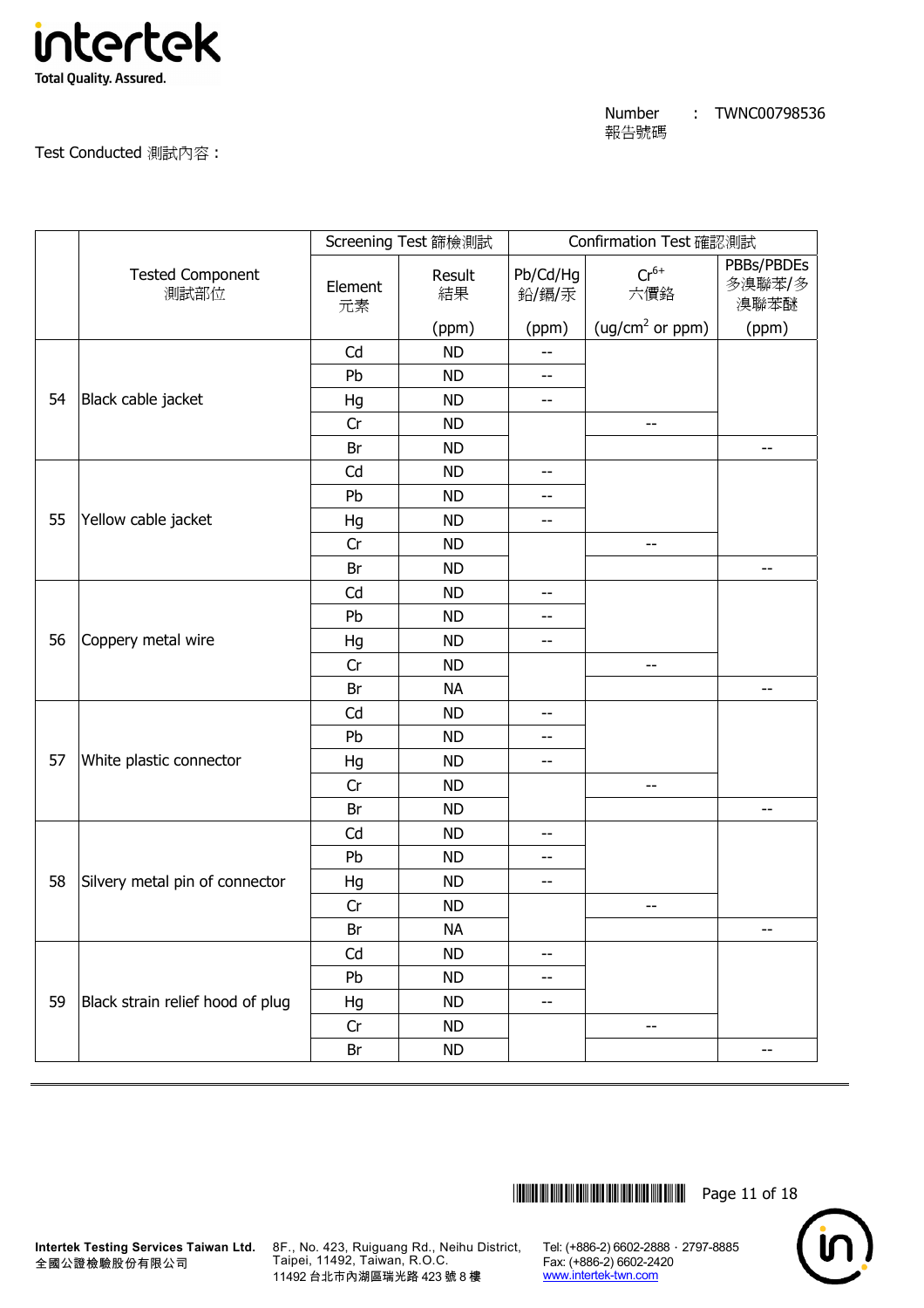

Test Conducted 測試內容 :

|    |                                 |               | Screening Test 篩檢測試 | Confirmation Test 確認測試 |                             |                              |
|----|---------------------------------|---------------|---------------------|------------------------|-----------------------------|------------------------------|
|    | <b>Tested Component</b><br>測試部位 | Element<br>元素 | Result<br>結果        | Pb/Cd/Hg<br>鉛/鎘/汞      | $Cr^{6+}$<br>六價鉻            | PBBs/PBDEs<br>多溴聯苯/多<br>溴聯苯醚 |
|    |                                 |               | (ppm)               | (ppm)                  | (ug/cm <sup>2</sup> or ppm) | (ppm)                        |
|    |                                 | Cd            | <b>ND</b>           |                        |                             |                              |
|    |                                 | Pb            | <b>ND</b>           |                        |                             |                              |
| 60 | Golden metal frame of plug      | Hg            | <b>ND</b>           |                        |                             |                              |
|    |                                 | Cr            | <b>ND</b>           |                        |                             |                              |
|    |                                 | Br            | <b>NA</b>           |                        |                             |                              |
|    |                                 | Cd            | <b>ND</b>           | --                     |                             |                              |
|    |                                 | Pb            | <b>ND</b>           | --                     |                             |                              |
| 61 | White plastic socket of plug    | Hg            | <b>ND</b>           | --                     |                             |                              |
|    |                                 | Cr            | <b>ND</b>           |                        | --                          |                              |
|    |                                 | Br            | <b>ND</b>           |                        |                             | --                           |
|    |                                 | Cd            | <b>ND</b>           | --                     |                             |                              |
|    |                                 | Pb            | <b>ND</b>           |                        |                             |                              |
| 62 | Golden metal pin of plug        | Hg            | <b>ND</b>           | --                     |                             |                              |
|    |                                 | Cr            | <b>ND</b>           |                        |                             |                              |
|    |                                 | Br            | <b>NA</b>           |                        |                             |                              |

Remarks: 備註

ppm  $=$  Parts per million  $=$  mg/kg

百萬分之一 = 毫克/公斤

ND = Not detected 未檢測出

NA = Not applicable 不適用

-- = Not tested 未檢測

Negative  $=$  The negative result indicated the positive observation was not found by the spot test. Boiling water extraction shall be conducted when the spot test obtained the negative result. 此陰性結果顯示樣品在點測試中無發現任何陽性現象的存在。若點測試的結果為陰性,應

以沸水萃取法查證結果。

- As per applicant's request, only spot test was conducted for chromium VI (Cr<sup>6+</sup>) for the metal material.

依據客戶要求,金屬材質的部位僅以點測試六價鉻含量。

 - PCB assembly was ground first and randomly sampled the residue for test. 印刷電路板先經粉碎及隨機均勻取樣後進行測試。

**Intertek Testing Services Taiwan Ltd.** 全國公證檢驗股份有限公司

8F., No. 423, Ruiguang Rd., Neihu District, Taipei, 11492, Taiwan, R.O.C. 11492 台北市內湖區瑞光路 423 號 8 樓

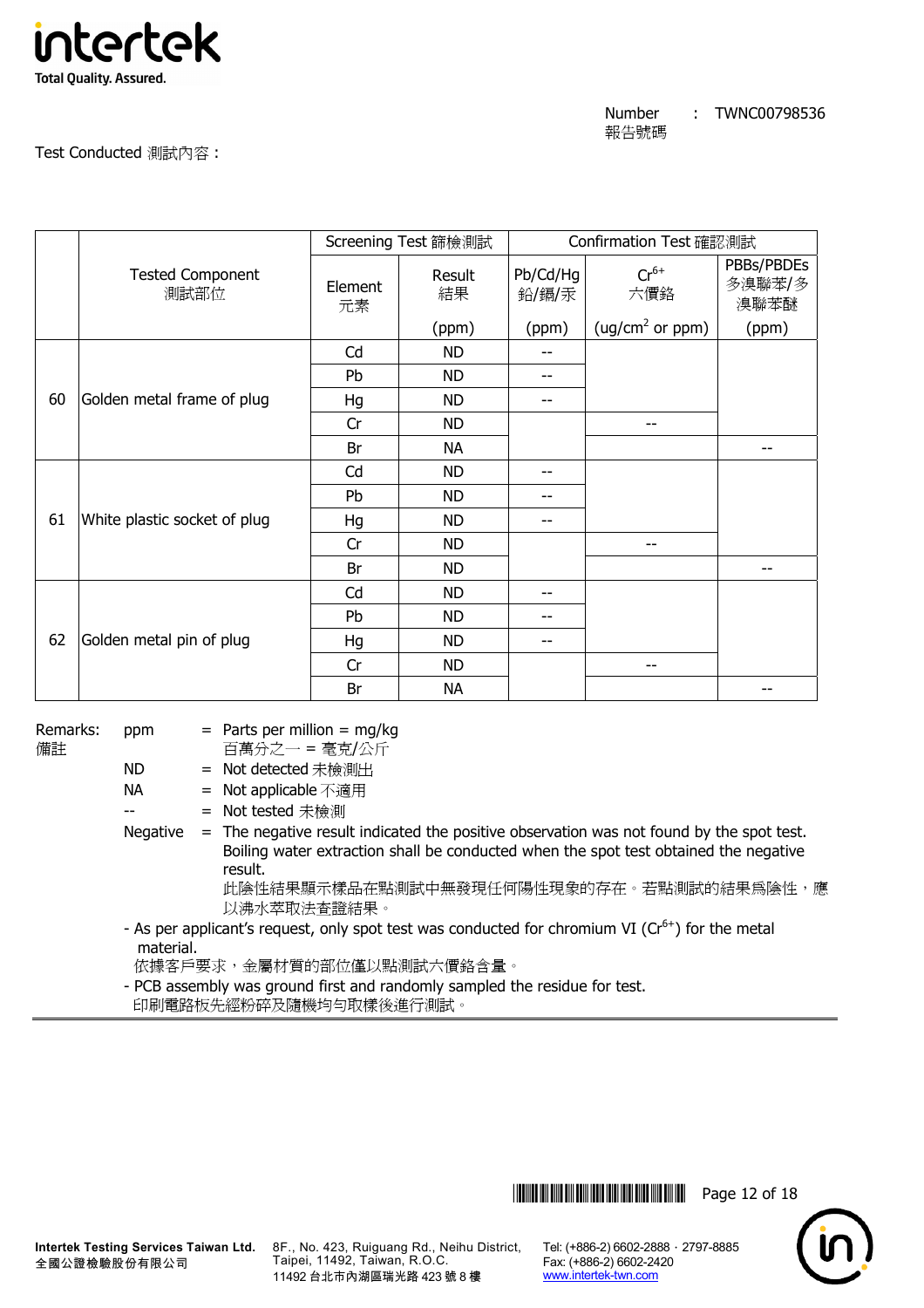

## B. Information on Analysis 分析資訊

(I) Screening Test 篩檢測試

| Test Item                                     | Test Method                                                                                                                    | <b>Reporting Limit</b> |
|-----------------------------------------------|--------------------------------------------------------------------------------------------------------------------------------|------------------------|
| 測試項目                                          | 測試方法                                                                                                                           | 報告極限                   |
| <b>XRF</b> for regulated elements<br>XRF 元素測試 | With reference to IEC 62321-3-1: 2013-06, by X-ray<br>fluorescence spectrometry.<br> 參考 IEC 62321-3-1: 2013-06, 以 X 射線螢光光譜法分析。 | See Table II<br>見表 II  |

# Table I: Screening limits in mg/kg for various materials.

|         | 表格 I:不同材質中對不同元素的篩檢極限(mg/kg) |      |
|---------|-----------------------------|------|
| Flement | <b>Polymer Materials</b>    | Met: |

| Element | <b>Polymer Materials</b>       | Metallic Materials             | <b>Composite Materials</b>     |
|---------|--------------------------------|--------------------------------|--------------------------------|
| 元素      | 聚合物材質                          | 金屬材質                           | 複合性材質                          |
| 鎘 (Cd)  | $BL \le 70 < X < 130 \le OL$   | $BL \le 70 < X < 130 \le OL$   | $BL \le 70 < X < 150 \le OL$   |
| 鉛(Pb)   | $BL \le 700 < X < 1300 \le OL$ | $BL \le 700 < X < 1300 \le OL$ | $BL \le 500 < X < 1500 \le OL$ |
| 汞(Hg)   | $BL \le 700 < X < 1300 \le OL$ | $BL \le 700 < X < 1300 \le OL$ | $BL \le 500 < X < 1500 \le OL$ |
| 銘 (Cr)  | $BL \le 700 < X$               | $BL \le 700 < X$               | $BL \le 500 < X$               |
| 溴(Br)   | $BL \leq 300 < X$              | Not Applicable<br>不適用          | $BL \le 250 < X$               |

| Remarks: | $mq/kg =$ |     | Milligram per kilogram $=$ ppm |
|----------|-----------|-----|--------------------------------|
| 備註       |           |     | 百萬分之一 = 毫克/公斤                  |
|          | BL        | $=$ | <b>Below Limit</b>             |
|          |           |     | 低於極限                           |
|          | x         | $=$ | Inconclusive result            |
|          |           |     | 不確定的結果                         |
|          | ΩL        | $=$ | Over Limit                     |
|          |           |     | 高於極限                           |
|          |           |     |                                |

Table II: Estimated detection limits in mg/kg for regulated elements in various matrices.

| 表格 II:不同元素在不同材質中的偵測極限(mg/kg) |  |
|------------------------------|--|
|------------------------------|--|

| Element | <b>Polymer Materials</b> | <b>Metallic Materials</b> | <b>Composite Materials</b> |
|---------|--------------------------|---------------------------|----------------------------|
| 元素      | 聚合物材質                    | 金屬材質                      | 複合性材質                      |
| 鎘 (Cd)  | 50                       | 70                        | 70                         |
| 鉛 (Pb)  | 100                      | 200                       | 200                        |
| 汞(Hg)   | 100                      | 200                       | 200                        |
| 銘 (Cr)  | 100                      | 200                       | 200                        |
| 溴(Br)   | 200                      | Not Applicable<br>不適用     | 200                        |



8F., No. 423, Ruiguang Rd., Neihu District, Taipei, 11492, Taiwan, R.O.C. 11492 台北市內湖區瑞光路 423 號 8 樓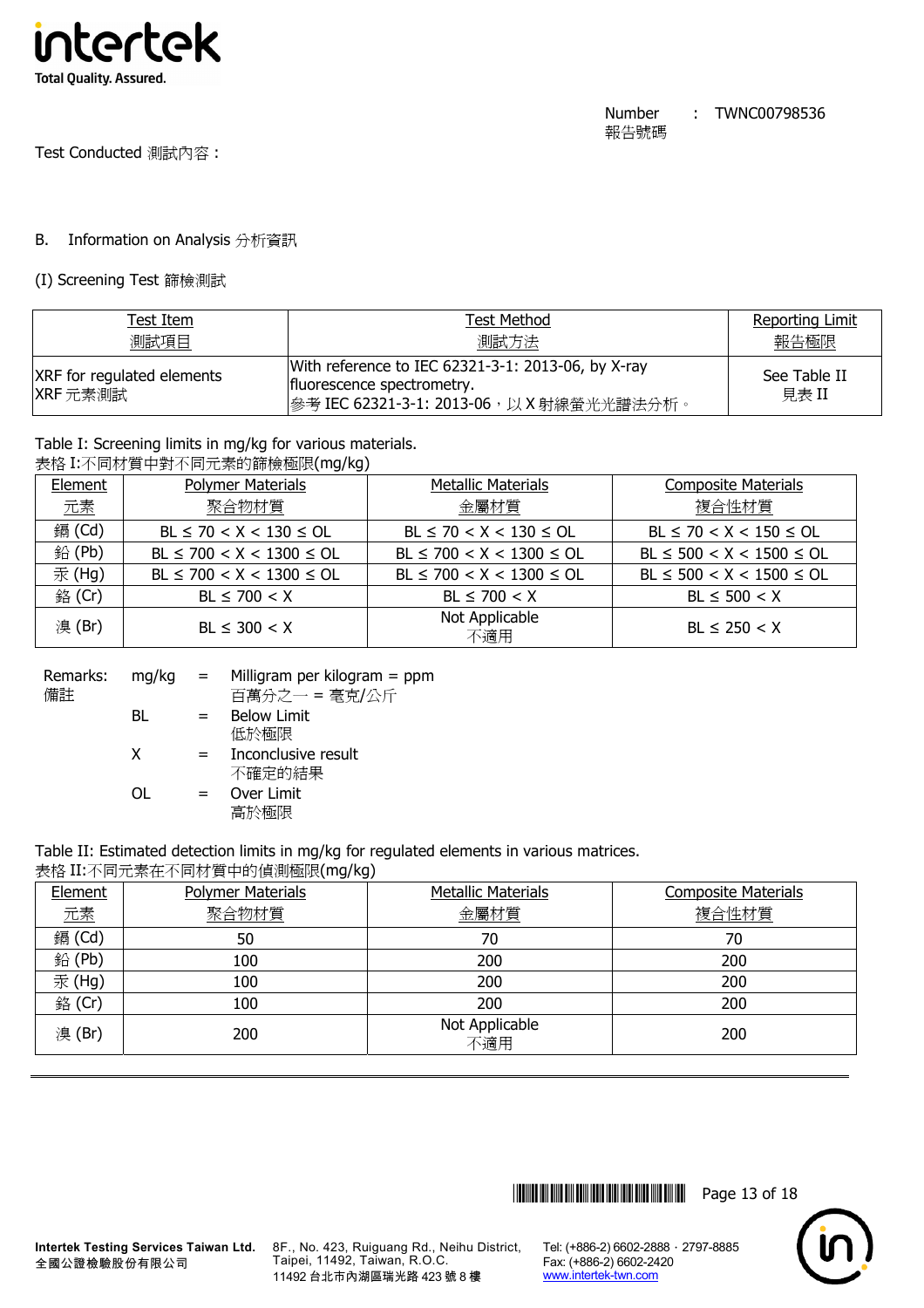

Test Conducted 測試內容 :

## (II) Confirmation Test 確認測試

| <b>Test Item</b>                                                                              | <b>Test Method</b>                                                                                                                                                                                                                                          | <b>Reporting Limit</b> |
|-----------------------------------------------------------------------------------------------|-------------------------------------------------------------------------------------------------------------------------------------------------------------------------------------------------------------------------------------------------------------|------------------------|
| 測試項目                                                                                          | 測試方法                                                                                                                                                                                                                                                        | 報告極限                   |
| Cadmium (Cd) content<br>鎘含量                                                                   | With reference to IEC 62321-5: 2013, by microwave or acid<br>digestion and determined by ICP-OES.<br>參考 IEC 62321-5: 2013, 以微波或酸液消化法消化樣品並用感應<br>耦合電漿原子發射光譜儀分析。                                                                                              | 2 ppm                  |
| Lead (Pb) Content<br>鉛含量                                                                      | With reference to IEC 62321-5: 2013, by microwave or acid<br>digestion and determined by ICP-OES.<br>參考 IEC 62321-5: 2013, 以微波或酸液消化法消化樣品並用感應<br>耦合電漿原子發射光譜儀分析。                                                                                              | 2 ppm                  |
| Mercury (Hg) Content<br>汞含量                                                                   | With reference to IEC 62321-4:2013+AMD1:2017, by microwave<br>or acid digestion and determined by ICP-OES.<br>參考 IEC 62321-4:2013+AMD1:2017, 以微波或酸液消化法消化<br>樣品並用感應耦合電漿原子發射光譜儀分析。                                                                            | 2 ppm                  |
| Chromium VI (Cr <sup>6+</sup> ) content<br>六價鉻含量<br>(for non-metal)                           | With reference to IEC 62321-7-2: 2017, organic solvent was<br>used to dissolve or swell sample matrix, followed by alkaline<br>digestion and determined by UV-Vis Spectrophotometer.<br>參考 IEC 62321-7-2:2017, 以有機溶劑溶解或使樣品基質膨脹,<br>再進行鹼液消化,用紫外光-可見光分光光度計分析。 | 8 ppm                  |
| Chromium VI (Cr <sup>6+</sup> ) Content<br>六價鉻含量<br>(for metal)                               | With reference to IEC 62321: 2008, by spot test.<br>參考 IEC 62321:2008 第一版附錄 B, 以點測試法分析。                                                                                                                                                                     | 1 ppm                  |
| Polybrominated Biphenyls (PBBs)<br>多溴聯苯<br>Polybrominated Diphenyl Ethers<br>(PBDEs)<br>多溴聯苯醚 | With reference to IEC 62321-6: 2015, by solvent extraction and<br>determined by GC-MS and further HPLC-DAD confirmation when<br>necessary.<br>參考 IEC 62321-6: 2015, 以溶劑萃取並用氣相層析質譜儀分析,<br>必要時會以高效液相層析儀光二極體陣列偵測儀進行確認。                                         | 5 ppm                  |

Remark : Reporting Limit = Quantitation limit of analyte in sample 測試樣品之定量偵測極限 備註

(III) Other information on analysis 其他資訊

Responsibility of Chemist 分析人員 : Pelny Hsiao/ Vita Fu

| Date Sample Received 樣品收件日期 | : Jun 11, 2019                 |
|-----------------------------|--------------------------------|
| Test Period 樣品測試期間          | : Jun 11, 2019 to Jun 19, 2019 |

**Intertek Testing Services Taiwan Ltd.** 全國公證檢驗股份有限公司

8F., No. 423, Ruiguang Rd., Neihu District, Taipei, 11492, Taiwan, R.O.C. 11492 台北市內湖區瑞光路 423 號 8 樓

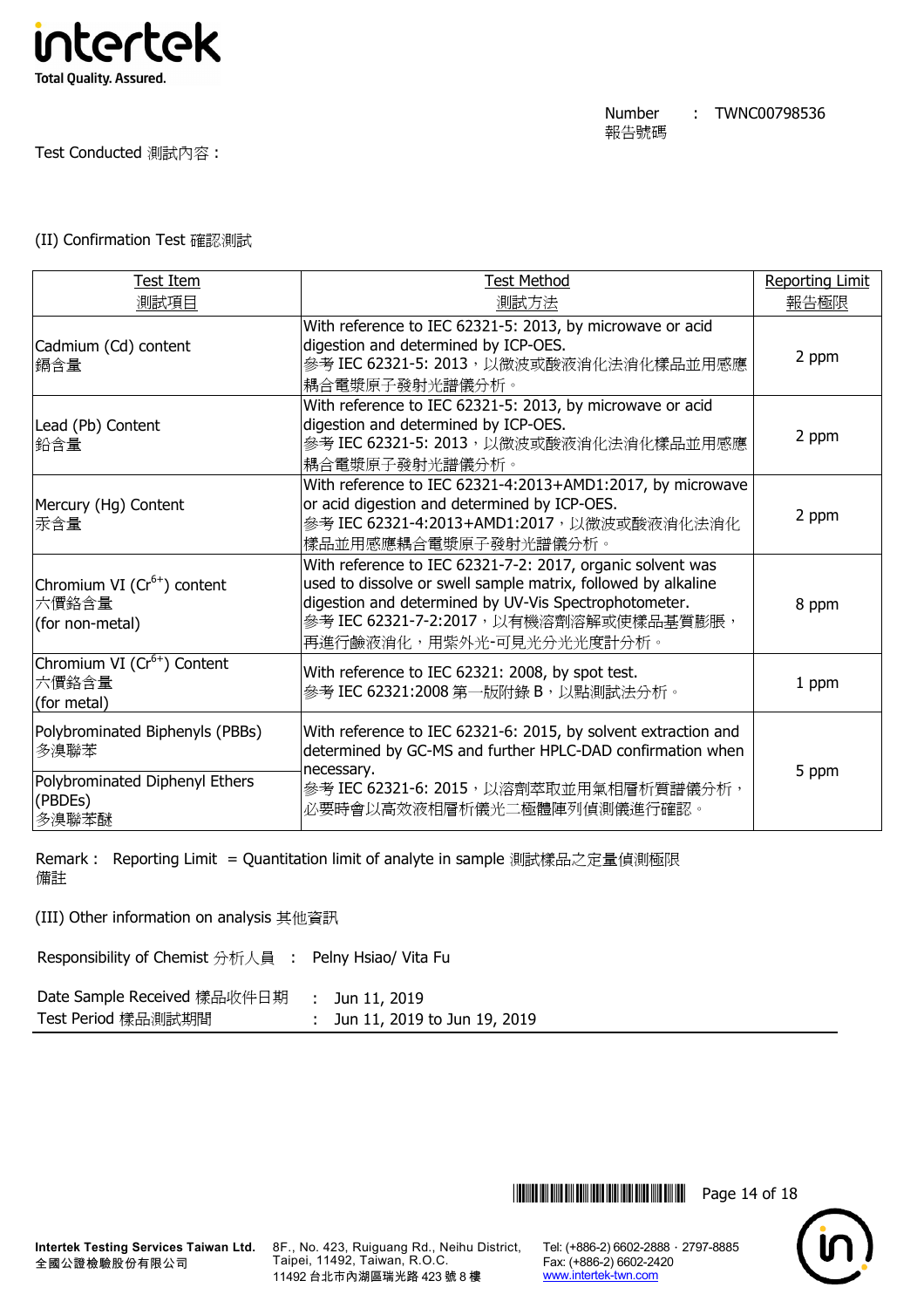

Test Conducted 測試內容 :

#### RoHS Limit RoHS 限值

| Restricted Substances 限用物質                                                                                                                                                         | Limits 限值         |  |
|------------------------------------------------------------------------------------------------------------------------------------------------------------------------------------|-------------------|--|
| Cadmium (Cd) content 鎘含量                                                                                                                                                           | $0.01\%$ (100ppm) |  |
| Lead (Pb) content 鉛含量                                                                                                                                                              | $0.1\%$ (1000ppm) |  |
| Mercury (Hg) content 汞含量                                                                                                                                                           | $0.1\%$ (1000ppm) |  |
| Chromium VI (Cr <sup>6+</sup> ) content 六價鉻含量                                                                                                                                      | $0.1\%$ (1000ppm) |  |
| Polybrominated Biphenyls (PBBs) 多溴聯苯                                                                                                                                               | $0.1\%$ (1000ppm) |  |
| Polybrominated Diphenyl Ethers (PBDEs) 多溴聯苯醚                                                                                                                                       | $0.1\%$ (1000ppm) |  |
| The limits were quoted from Annex II of Directive 2011/65/EU for homogeneous material.<br>▝▗▆▅▕▃▙▗▅▏▝▐▖▙▙▅▘▅▅▐▚▘ <b>▕▏▗▖▞▗▗▕▞▅▕▅▏▏</b> ቑ▞▐▐ <sup></sup> ▆▁▂▖▞▐▕▓▞▐▝▁▙▙▝▕▝▙▙▞▞▚▅▗▙▁ |                   |  |

本限值是依據歐盟指令 2011/65/EU 附錄二針對均質材質所訂定。





**Intertek Testing Services Taiwan Ltd.** 8F., No. 423, Ruiguang Rd., Neihu District, Taipei, 11492, Taiwan, R.O.C. 11492 台北市內湖區瑞光路 423 號 8 樓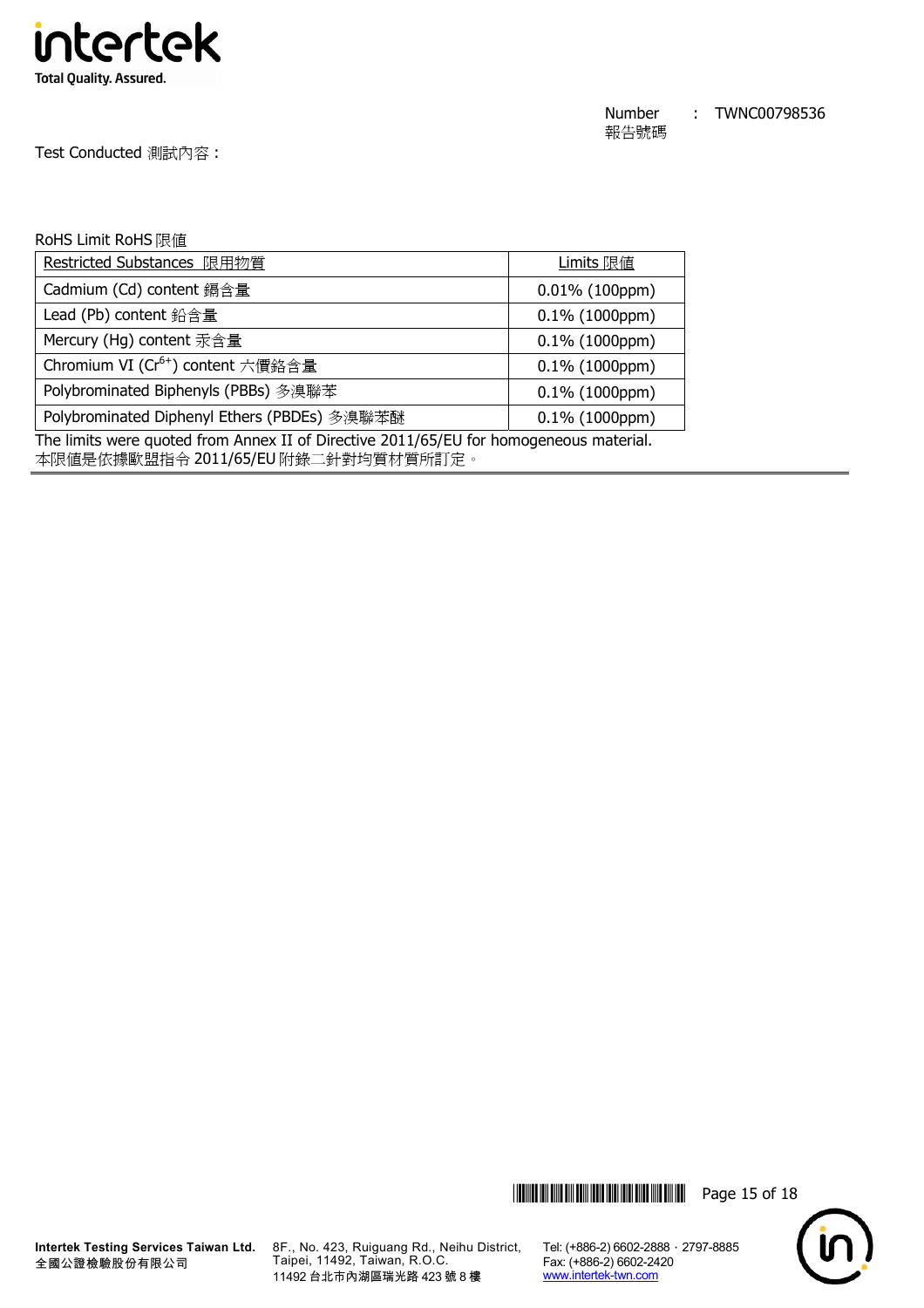

Sample photo 樣品照片 :







**Intertek Testing Services Taiwan Ltd.** 全國公證檢驗股份有限公司

8F., No. 423, Ruiguang Rd., Neihu District, Taipei, 11492, Taiwan, R.O.C. 11492 台北市內湖區瑞光路 423 號 8 樓

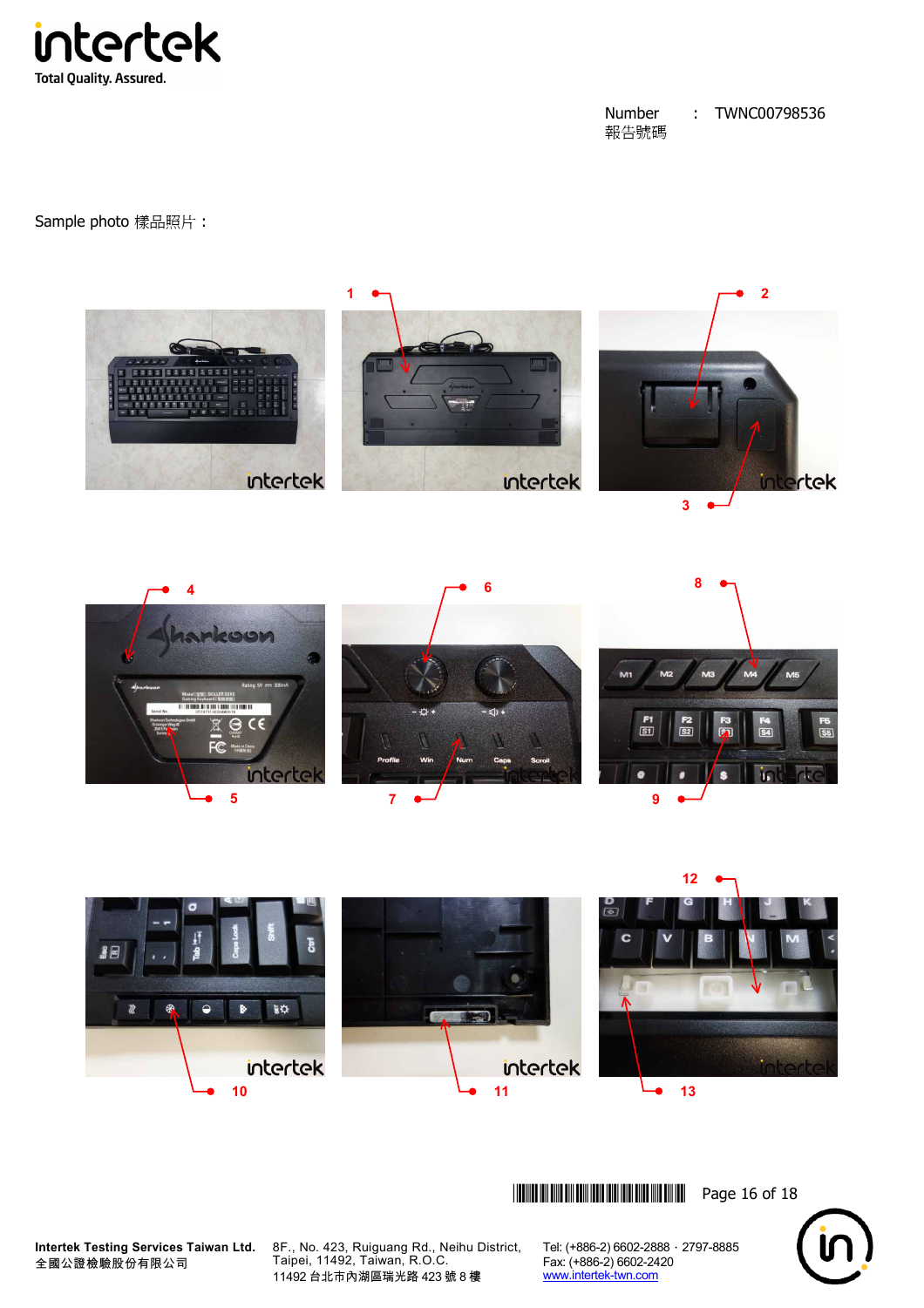intertek **Total Quality. Assured.** 

#### Number 報告號碼 : TWNC00798536

Sample photo 樣品照片 :







**Intertek Testing Services Taiwan Ltd.** 全國公證檢驗股份有限公司

8F., No. 423, Ruiguang Rd., Neihu District, Taipei, 11492, Taiwan, R.O.C. 11492 台北市內湖區瑞光路 423 號 8 樓